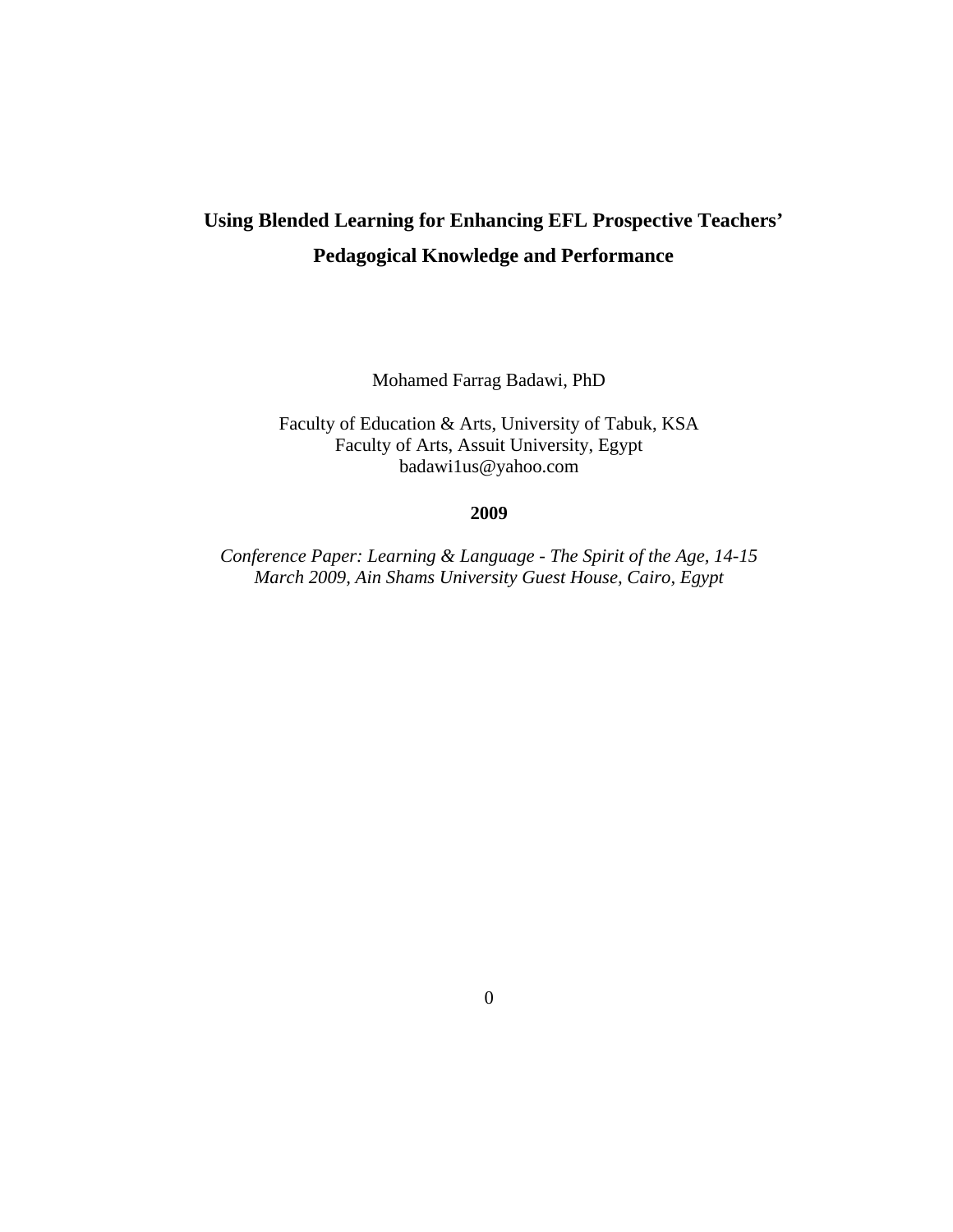# **Using Blended Learning for Enhancing EFL Prospective Teachers' Pedagogical Knowledge and Performance**

#### Abstract

The basic objective of the present study is to investigate the effectiveness of using blended learning model in developing EFL prospective teachers' pedagogical knowledge and performance. The study sample included 38 EFL Saudi prospective teachers (fourth-year students) at the Faculty of Education & Arts, University of Tabuk, KSA. To collect the data required, a blended TEFL course, a pedagogical knowledge test, and a pedagogical performance scale were designed and implemented. During the first term of the academic year 2008-2009, the participants were divided into two equal groups in terms of their number, accumulative grade point, and pedagogical knowledge. The first group studied four TEFL units using the traditional face-to-face model, while the second group studied the same four units using the suggested blended learning model. Results of the pedagogical knowledge test revealed that the mean scores of the EFL prospective teachers in the blended group surpassed the mean scores of those who were in the traditional face-to-face group. In addition, there were no significant differences between the two groups in terms of their mean scores on the pedagogical performance scale. The main conclusion was that blended learning model was more effective than face-to-face learning in developing EFL prospective teachers' pedagogical knowledge. However, both blended learning and face-to-face proved to have almost the same effectiveness in developing EFL prospective teachers' pedagogical performance.

## **Introduction**

Technology has brought a drastic change in business and now it is revolutionizing education. Technological innovations are expanding the range of possible solutions that can improve teaching and learning inputs, processes, and outcomes. Information and communication technologies offer a possibility to apply new learning and teaching practices. Digital technologies have led to more integration between computer-mediated instructional elements and traditional face-to-face learning practices. The most important result of combining technology and education is the emergence of e-learning.

Nowadays, e-learning has grown and expanded in exponential ways at the expense of traditional face-to-face learning that has been around for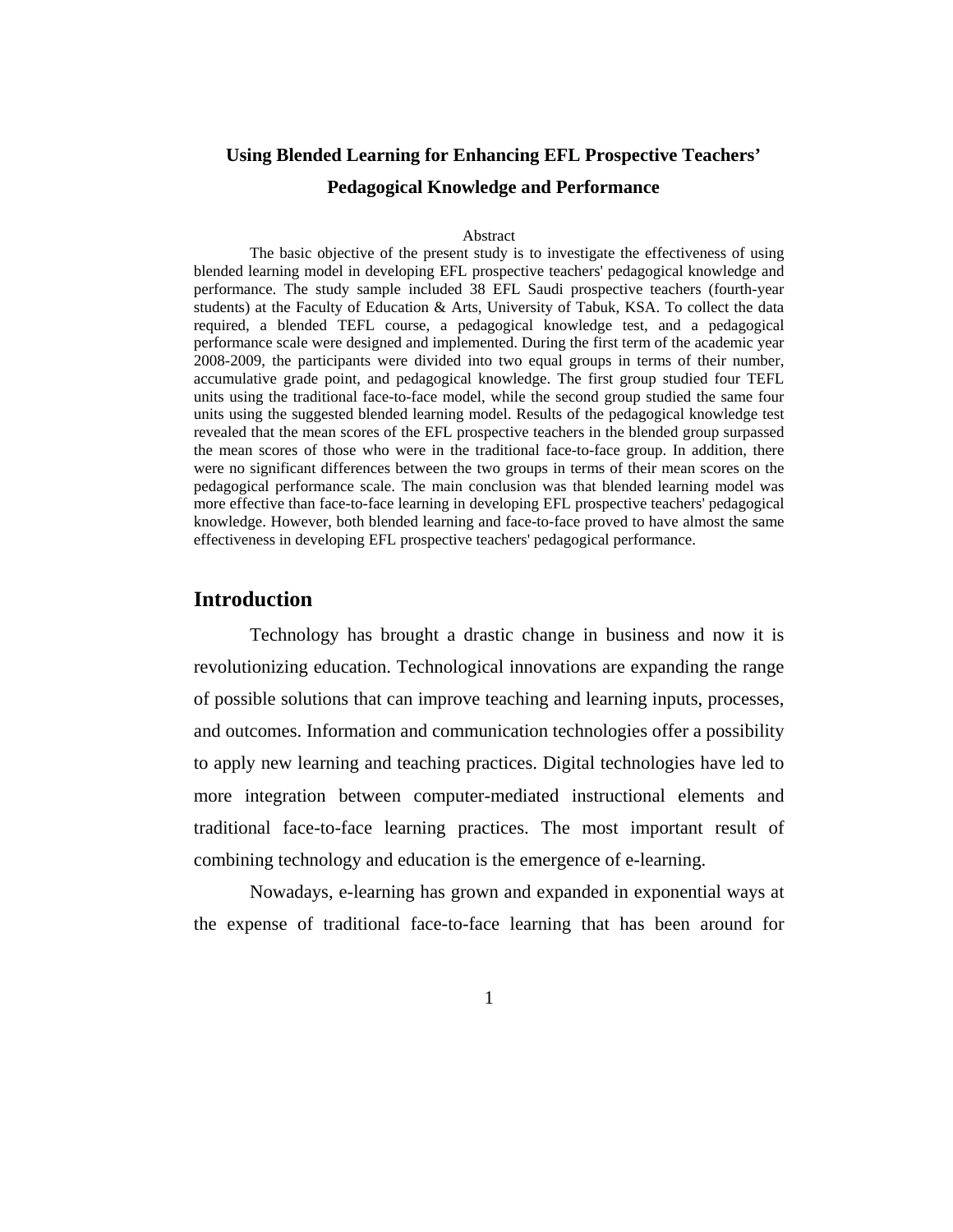centuries. Making good use of computers and Internet, e-learning has become the fastest-growing online model for delivering education and training. Pedagogically speaking, e-learning has changed the way people learn and teach. Moreover, instructional design and evaluation procedures have been witnessing continual modifications and changes to meet the e-learning demands.

Keeping one eye on traditional face-to-face learning benefits and another on e-learning advantages has paved the way to the emergence of "blended learning". In this sense, blending learning aims at combining the advantages of both face-to-face and e-learning environments. In practice, blending learning offers the possibility to benefit from the supportive classroom direct interaction and the flexibility of online learning. Hopper (2003) stated that blended courses proved to be more effective than fully online courses as it can create a positive relationship between face-to-face and online environments. Moreover, Dziuban, Hartman, and Moskal (2004) highlighted the positive effects of combining face-to-face and online instruction on learning outcomes, lowering attrition rates, and learners' satisfaction. Garrison and Kanuta (2004) remarked that blended learning has the power to promote deep learning. According to Stacey and Gerbic (2008), the advantages of blended learning have been backing its central position in higher education.

 In practice, the University of Phoenix sets a good example for blended learning. The university provides an equivalent learning experience through its face-to-face residential programs, entirely online programs, and blended learning programs. This system allows learners to choose the option that best meets their cost and time constraints. Moreover, the University of Central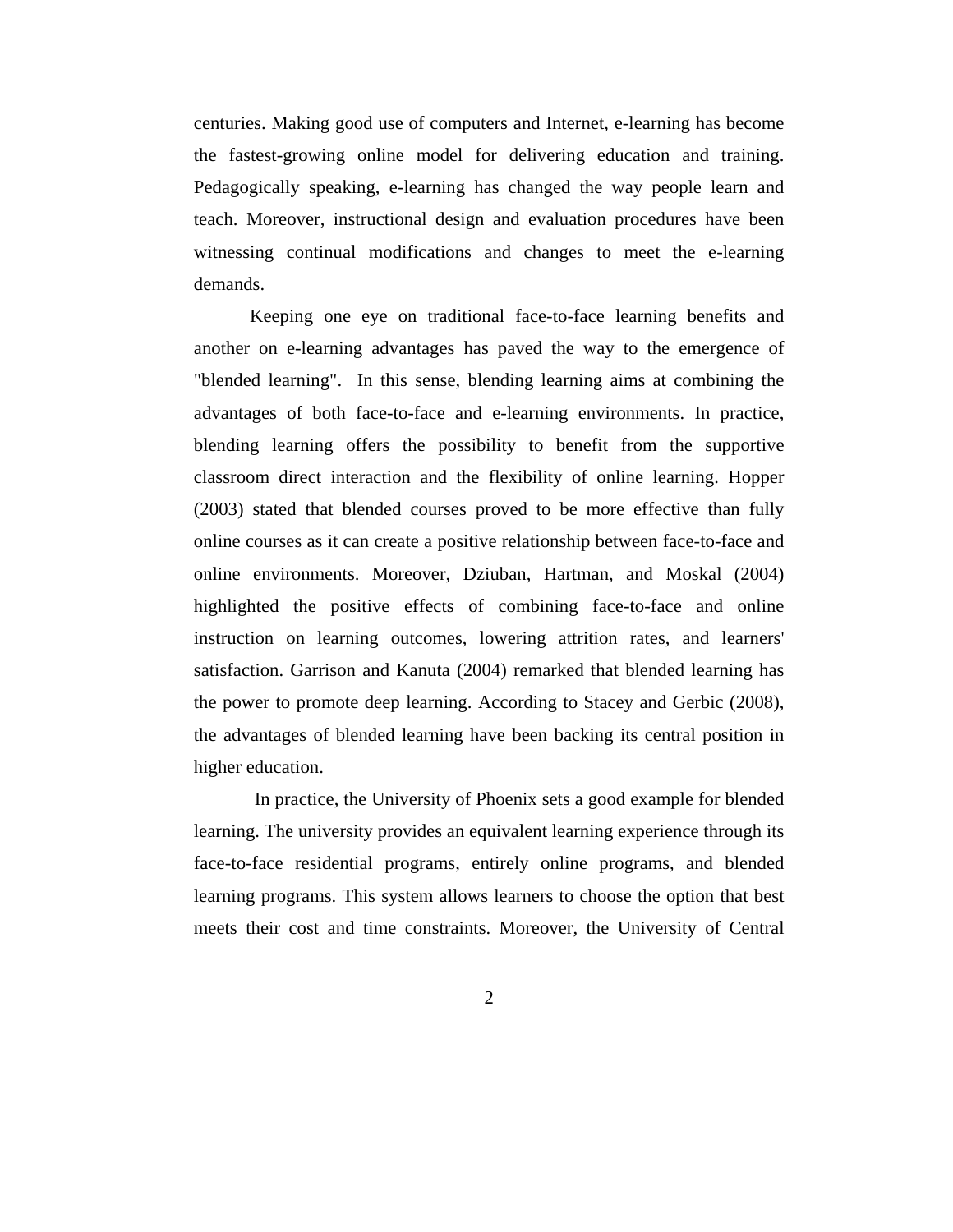Florida is another example for blended learning where blended courses replaced face-to-face class time with online learning so that a three-hour course occupied only one hour of actual face-to-face classroom time (Dziuban and Moskal, 2001). In addition, Martyn (2003) suggested a successful blended learning model that consists of an initial face-to-face meeting, weekly online assessments and synchronous chat, asynchronous discussions, e-mail, and a final face-to-face meeting with a proctored final examination.

# **Context of the Problem**

In the Kingdom of Saudi Arabia, the University of Tabuk has been taking serious actions to make e-learning academic and pedagogical. Currently, the university is constructing an e-learning unit. Moreover, in 2008, the university dedicated its  $2<sup>nd</sup>$  annual forum to e-learning. Furthermore, the university hires international and national experts to train the faculty members on e-learning. However, the utilization of e-learning and blended learning is not up to the required level where most of the current university teaching and learning practices seem traditional in terms of form and content. Albalawi and Badawi (2008) mentioned that most of the faculty members working at the University of Tabuk perceive e-learning negatively so that they refrain from using e-learning or blended learning. Regarding the faculty of Education and Arts where the researcher works as a TEFL professor, it has been noticed that no single attempt was made to offer any e-learning or blended learning course till now. To throw a stone into the stagnant water, the researcher attempted to use blended learning for teaching the *TEFL Methodology Course* assigned to EFL prospective teachers at the University of Tabuk.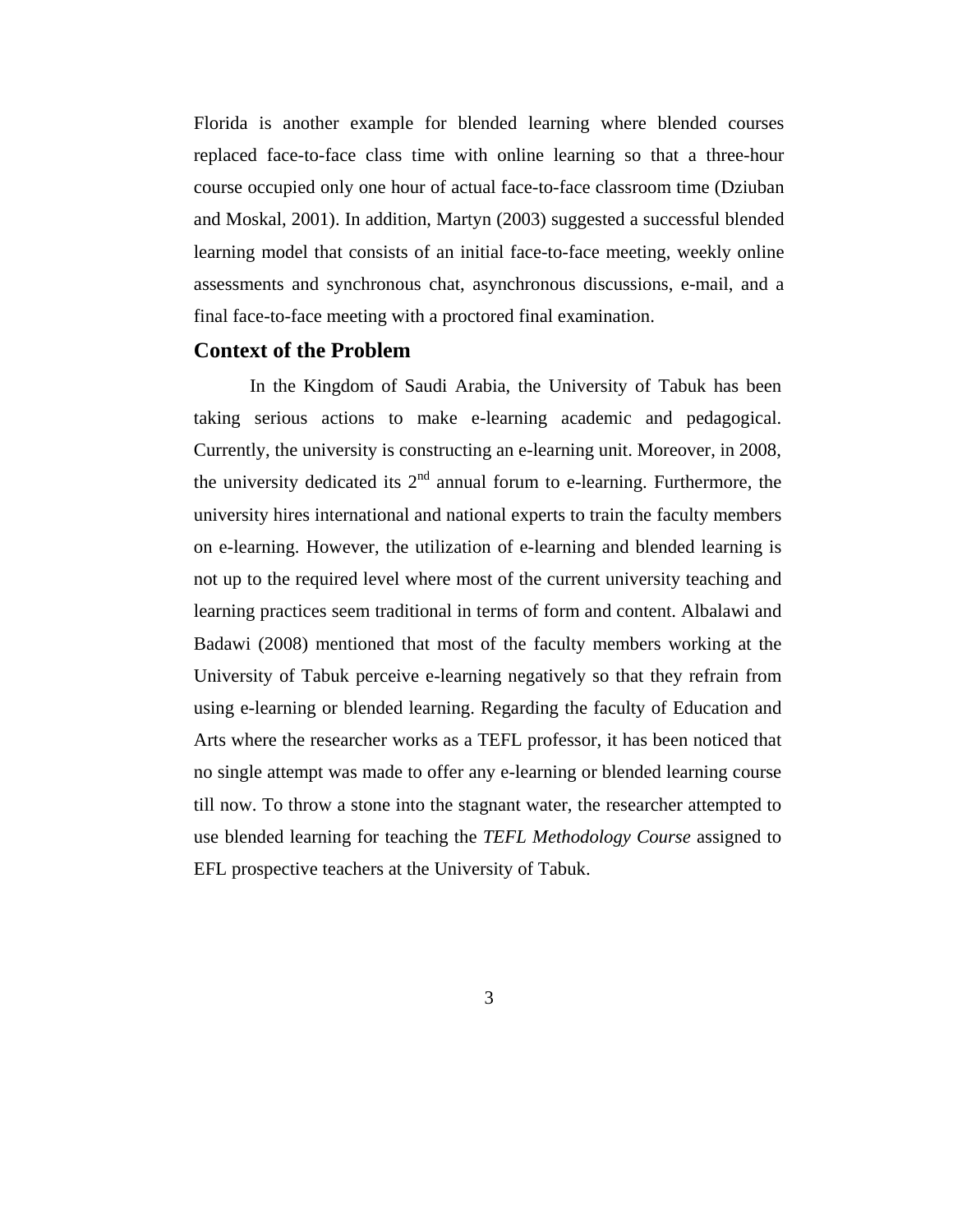# **Statement of the Problem**

The present study is concerned with investigating the effectiveness of blended learning in enhancing EFL prospective teachers' pedagogical knowledge and performance.

## **Research Questions**

The study attempted to answer the following two questions:

- 1. To what extent is blended learning approach effective in enhancing EFL prospective teachers' pedagogical knowledge?
- 2. To what extent is blended learning approach effective in enhancing EFL prospective teachers' pedagogical performance?

# **Research Objectives**

This study tried to achieve the following objectives:

- 1. To compile a blended TEFL course.
- 2. To develop a pedagogical knowledge test (PKT).
- 3. To develop a pedagogical performance rating rubric scale (PPS).
- 4. To explore the effect of using blended learning on developing EFL prospective teachers' pedagogical knowledge and performance.
- 5. To provide the university with more information on blended learning that may help the under-construction e-learning unit.

# **Research Significance**

The significance of this study stems from the following considerations:

1. The American Society for Training and Development identified blended learning as one of the top ten trends to emerge in the knowledge delivery industry (Rooney, 2003).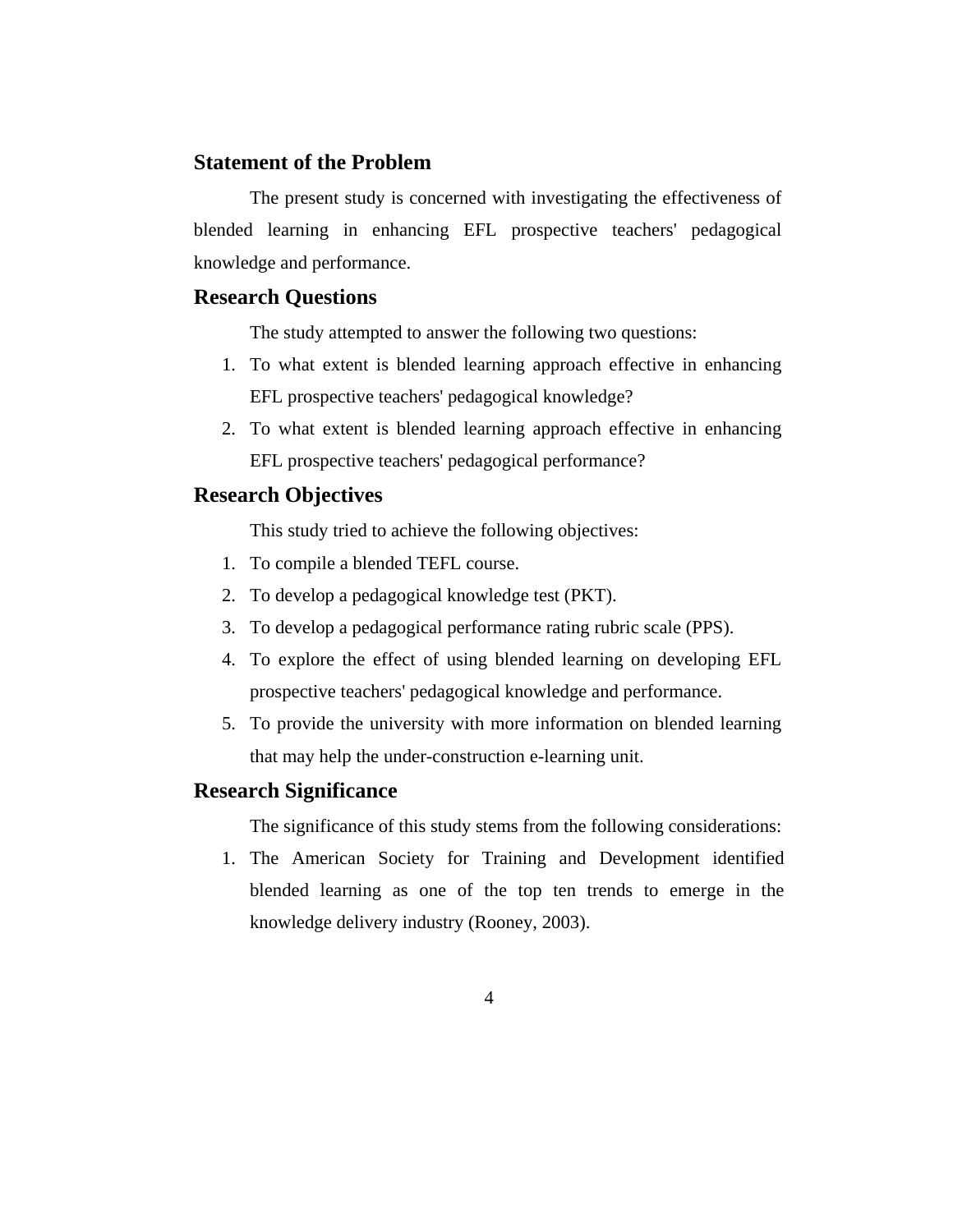- 2. Spreading the culture of blended learning at the University of Tabuk needs more efforts and research.
- 3. EFL prospective teachers need to be familiar with new teaching/learning approaches among which blended learning.
- 4. Updated TEFL courses help prepare competent EFL teachers.
- 5. This study may break new ground for more blended learning studies in EFL context at tertiary level.
- 6. Developing EFL prospective teachers' teaching performance is crucial since many teachers teach the way they were taught.

## **Review of Literature**

#### **Blended Learning Definition**

Literature on blended learning documents the idea that there is no consensus on blended learning definition. Some researchers define blended learning as a combination of instructional modalities or delivery media (Orey, 2002; Singh & Reed, 2001; Thomson, 2002). Others identified blended learning as a combination of instructional methods (Driscoll, 2002; Rossett, 2002). Many writers recognized blended learning as a combination of online and face-to-face instruction (Reay, 2001; Rooney, 2003; Sands, 2002; Ward & LaBranche, 2003; Young, 2002). Graham (2006, 3) suggested that "blended learning systems combine face-to-face instruction with computer-mediated instruction". More recently, Garrison & Vaughan (2008, 5) defined blended learning as "the thoughtful fusion of face-to-face and online learning experiences". Seemingly, the above definitions failed in deciding the nature of blended learning where blended learning was referred to as a set of *modalities, methods, systems and experiences* respectively. Moreover, while some definitions succeeded in specifying *what* to be blended, others did not. Hence,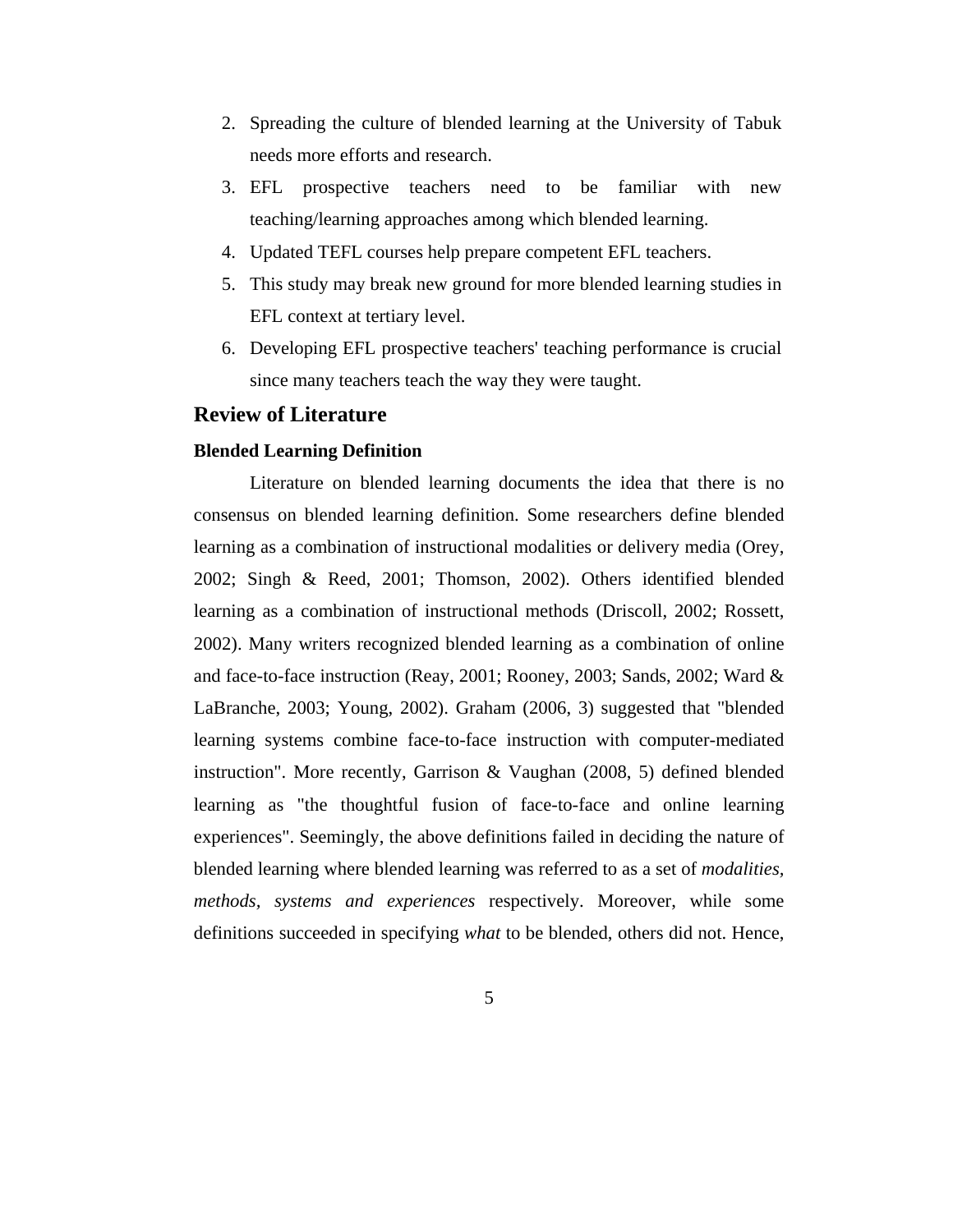the current study suggests that blended learning is a flexible approach that combines face-to-face learning activities with online learning practices that allow both teachers and learners exchange collective and individual feedback synchronously and asynchronously.

## **Blended Learning Rationale**

The first rationale supporting blended learning is that it encourages the development of critical thinking skills and satisfies students' needs (Owston et al., 2006). Moreover, blended learning courses enable students to achieve higher than traditional courses and decrease withdrawal rates (Dziuban et al., 2006). In addition, blended learning provides more productive engagement among students in the online environment and in course content as well (Ziegler, Paulus, & Woodside, 2006). The second rationale is that blended learning offers more flexibility to learners because some of the learning takes place at scheduled face-to-face times, while other parts of it may occur online at their convenience. This feature is especially attractive to mature learners who have to balance job and family responsibilities, and to those who do not want to sacrifice entirely the social interaction that comes with face-to-face learning (Owston et al., 2008). The third rationale that can be presented for blended learning is its cost effectiveness. Hartman (2007) reported that at the University of Central Florida saved \$7 million in construction costs and over \$277,000 in annual operating costs through implementation of blended courses.

Moreover, Osguthorpe and Graham (2003) identified six reasons that one might choose to design or use a blended learning system: pedagogical richness, access to knowledge, social interaction, personal agency, costeffectiveness, and ease of revision. For Graham (2006, 6), the most common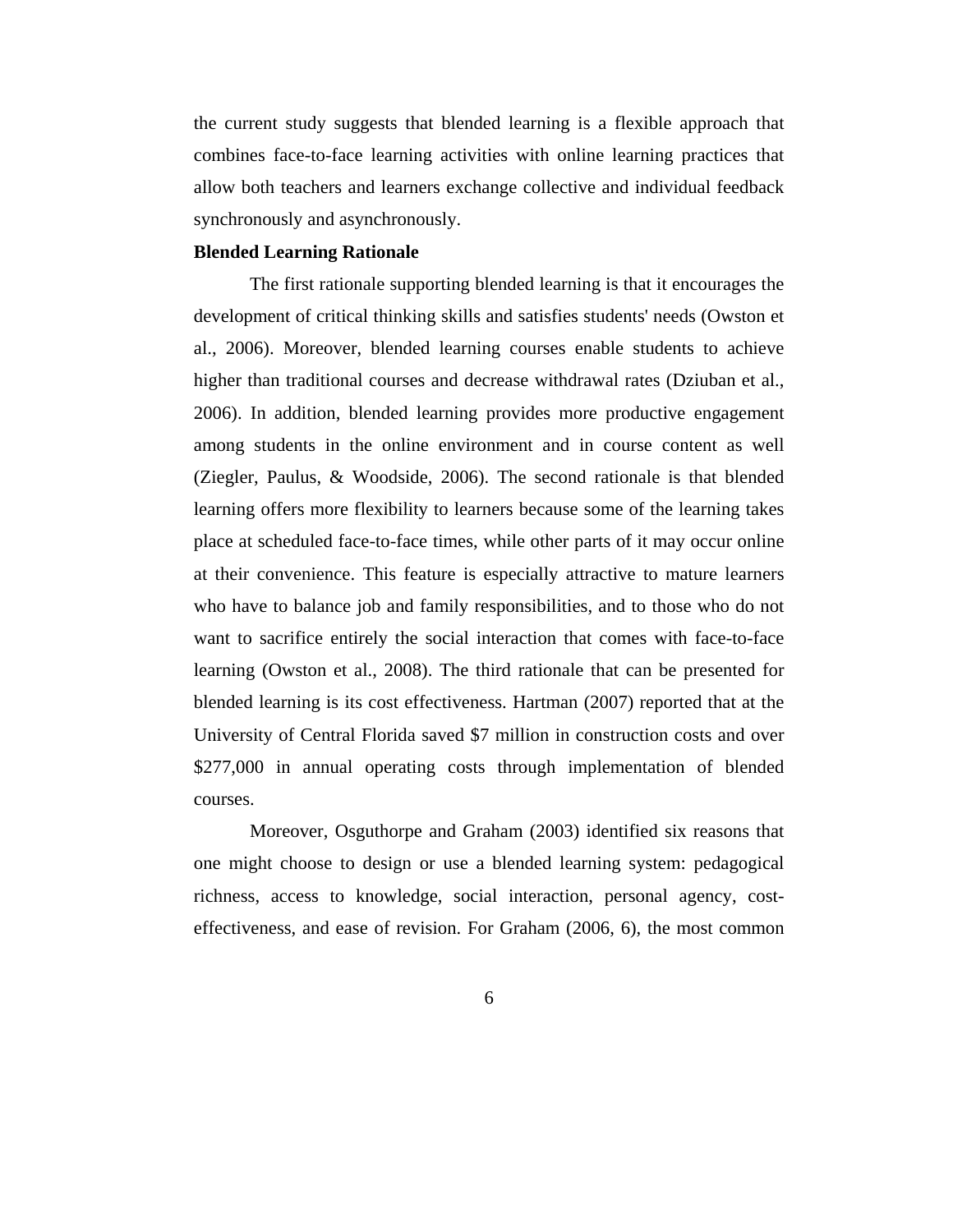reason for adopting blended learning is that "BL combines the best of both worlds". Graham, Allen, and Ure (2005) stated that people choose blended learning for: improved pedagogy, increased access and flexibility, and increased cost-effectiveness.

As for improved pedagogy, blended learning has the potential to provide more effective interactive pedagogical practices. This approach reduces higher education instructors' dependence on lecturing. Similarly, Waddoups and Howell (2002) remarked that fully online learning often suffers from making large amounts of information available for students to absorb independently. BL can establish a meeting point between face-to-face and fully-online. Smelser (2002) pointed out that BL approaches increase the level of active learning strategies, peer-to-peer learning strategies, and learnercentered strategies. Graham (2006) cited some practical blended learning models. For example, the three-phase blended learning model of IBM that allows learners go through: online self-paced learning to acquire background information, face-to-face learning lab focused on active learning and application experiences instead of lecture, and online learning and support for transferring the learning to the workplace environment. Moreover, Brigham Young University uses online modules to help students acquire the tool-related skills and technical information and then uses precious face-to-face class time to focus on application, case studies, and develop decision-making skills (Cottrell & Robison, 2003).

With respect to increased access and flexibility, blended learning insures both learning accessibility and flexibility. Access to learning is one of the key factors influencing the growth of blended learning environments (Bonk, Olson, Wisher, & Orvis, 2002). Learner flexibility and convenience are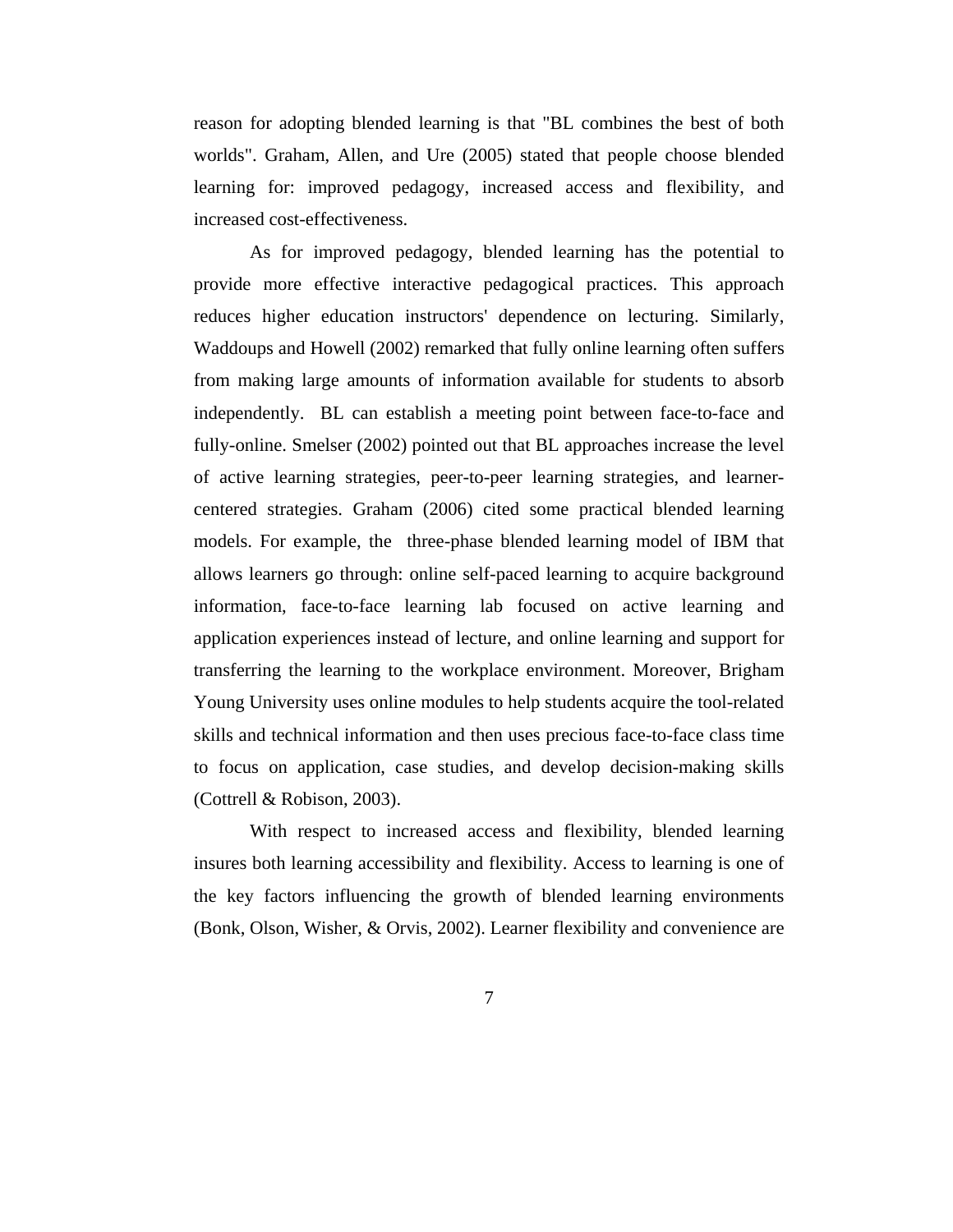also of growing importance as more mature learners with outside commitments such as work and family seek additional education. Many learners want the convenience offered by an online environment yet do not want to sacrifice the social interaction and human touch they are used to in a face-to-face classroom. Blended learning keeps a sort of balance between flexible learning options and the interactive human experience. In this respect, Graham (2006) mentioned two blended learning examples: The University of Central Florida that offers many blended courses making good use of the flexibility and accessibility of online learning and the corrective live experiences gained from face-to-face classes. Moreover, the University of Phoenix adopts a blended learning model that allows learners go through faceto-face socializing in orientations as well as presentation experiences at the beginning and ending of a course, with online learning experiences in between.

Regarding increased cost-effectiveness, it is the third major goal for blended learning models in higher education institutions. Blended learning models provide an opportunity for reaching a large, globally dispersed audience in a short period of time with consistent, semi-personal content delivery. The University of Central Florida, for example, has predicted cost savings due to cost reductions in physical infrastructure and improved scheduling efficiencies, which have yet to materialize (Graham, 2006).

#### **Blending Levels**

With respect to blending levels, literature on blended learning reveals that there are four levels for conducting blended learning: activity level, course level, program level, or institutional level. Across all four levels, the nature of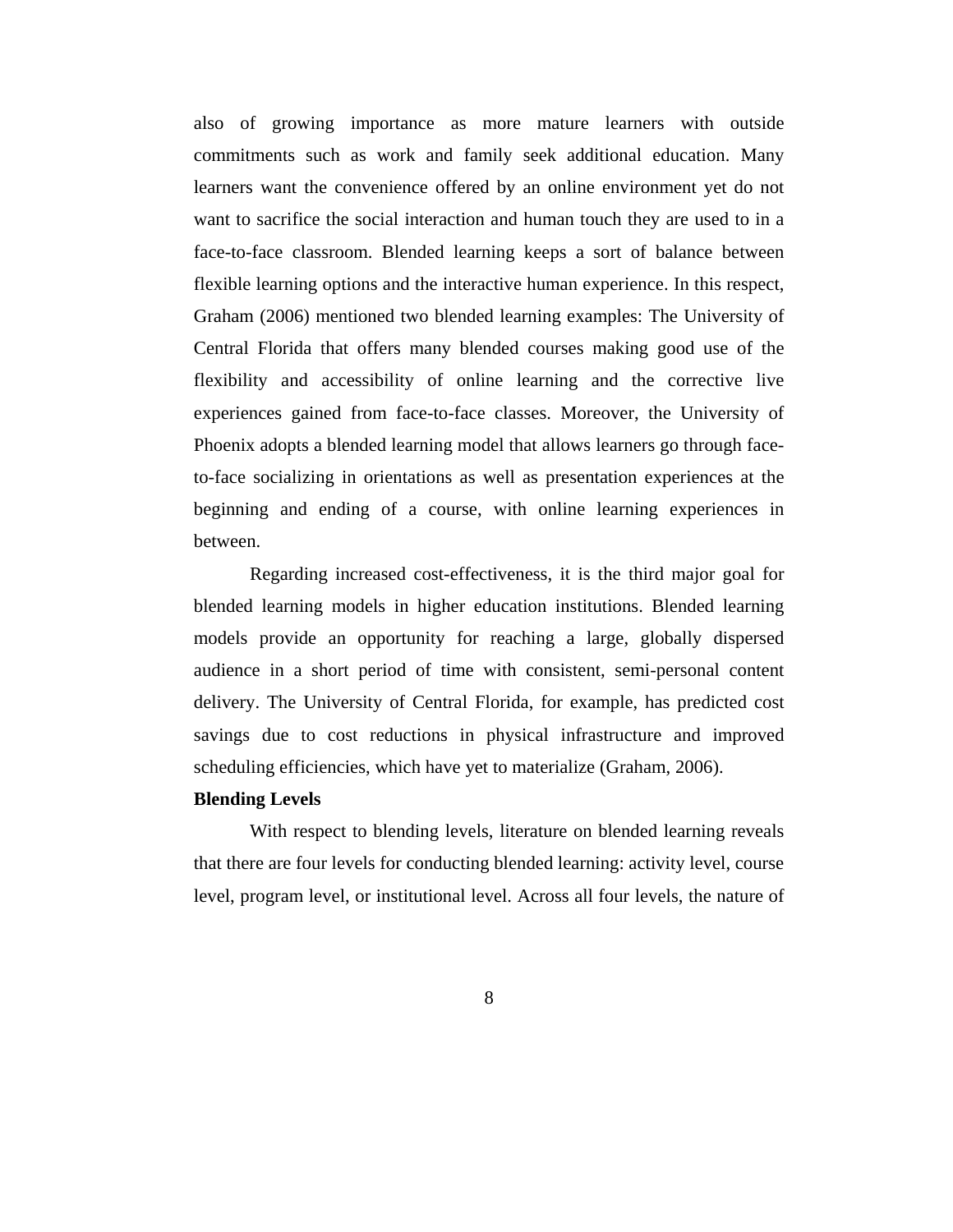the blends is determined by the learner or the designer or instructor (Graham, 2006).

Blending at the activity level takes place when a learning activity contains both face-to-face and online elements. Learners may take part of the lesson in class and may be asked to complete the rest of lesson online or vice versa. In addition, technology can be used to bring experts at a distance into the classroom, creating a simultaneous face-to-face and online experience. Simply, technological tools can be used to make learning activities more authentic.

Course-level blending is one of the most common ways of blending. It entails a combination of some face-to-face and online activities within a given course. According to Graham (2006), some blended approaches engage learners in different but supportive face-to-face and online activities that overlap in time, while other approaches separate the time blocks so that they are sequenced chronologically but not overlapping.

Program- level blending prevails in higher education where blending is often occurring at the degree program level. Blending at a program level often entails one of two models: a model in which the participants choose a mix between face-to-face courses and online courses or one in which the combination between the two is prescribed by the program. In this respect, Graham (2006) mentioned two examples: In Japan, there are certain face-toface courses that are required for a program and the rest can be taken at a distance. The New Zealand Law Diploma program is conducted mostly online, with about 15 percent of the learning time in a face- to-face setting.

Institutional-level blending refers to the organizational commitment to blending face-to-face instruction and online instruction. Many higher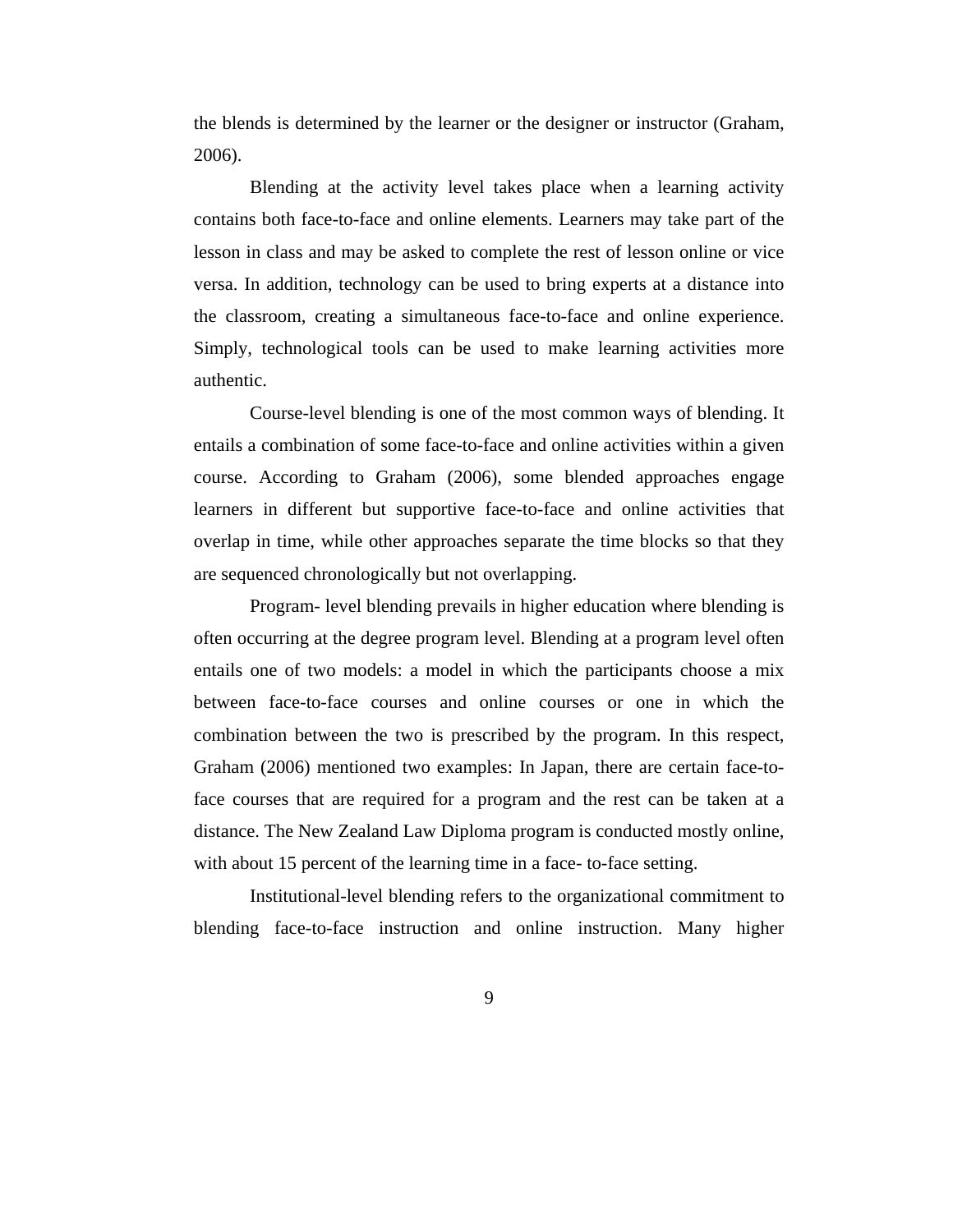education institutions are creating models for blending at an institutional level. The University of Phoenix, has an institutional model for blending, where students have face-to-face classes at the beginning and end of the course, with online activities in between (Graham, 2006). Furthermore, the University of Central Florida has reduced face-to-face seat-time through blended courses. Brigham Young University has a general education requirement that students must have one online learning course experience to graduate (BYU-Idaho, 2004). Brigham Young University has experimented with "semester online" courses where on-campus students can enroll for an online course along with other campus-based courses (Waddoups & Howell, 2002). Similarly, at the University of Illinois, traditional on-campus economics students have been allowed to take a required course online while they were off-campus for the summer (Wang, Kanfer, Hinn, & Arvan, 2001).

## **Types of Blends**

Graham (2006, 9) identified three types of blended learning that are "enabling blends, enhancing blends, and transforming blends". Firstly, enabling blended models tend to provide additional flexibility to the learners or blends that attempt to provide the same opportunities or learning experience but through a different modality. Secondly, enhancing blends allow slight changes to the pedagogy but do not radically change the way teaching and learning happen. That is to say, some additional online resources and supplementary materials may be added to the traditional face-to-face learning environment. Finally, transforming blends allow a radical transformation of the pedagogy. Transforming types tend to allow learners to actively construct knowledge through dynamic interactions.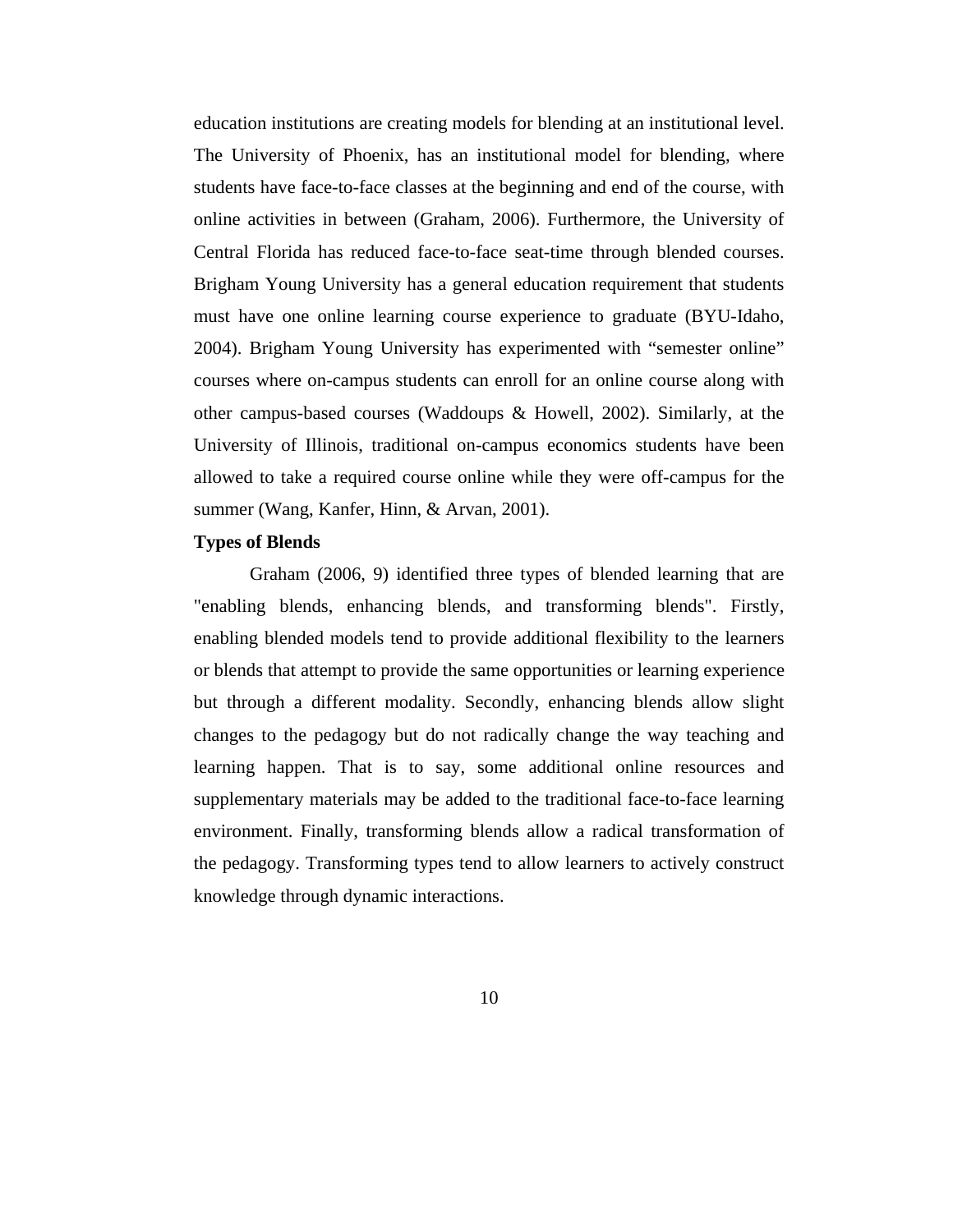#### **Success Factors of Blended Learning**

Blended learning literature has documented a set of success factors. Sharpe, Benfield, Robert and Francis (2006) mentioned some success factors, among which, institutional practices should be regularly evaluated and the results must be publicized. The combination of the virtual and physical environments should consider the strengths and weaknesses of each environment. Blended learning models should cater for the local institutional needs. Mason and Rennie (2006) remarked that blended learning models should meet learners' needs and teachers' readiness. Littlejohn and Pegler (2006) recommended that teachers' workloads must be taken into account in blended learning. Vaughan (2007) called for more effort to correct student beliefs that fewer face-to-face classes mean less work. Students need to develop more responsibility for their learning and time management skills must be taken into account. Tabor (2007) pointed out that blended learning requires organizational readiness, sufficient technical resources, motivated teachers, good communication facilities, and feedback channels. Moreover, students' learning maturity and readiness for blended learning with its demands for independent learning must be considered. Vaughan (2007) advocated the idea that blended learning needs continuing professional development for teachers. Finally, Garrison and Vaughan (2008) proposed that blended learning should be introduced as a scholarly and transformative redesign process.

# **Previous Research**

King (2002) explored the dynamics and experience offered for a professor and learners participating in a hybrid-modeled classroom in teacher education. The author found that hybrid online class discussions had the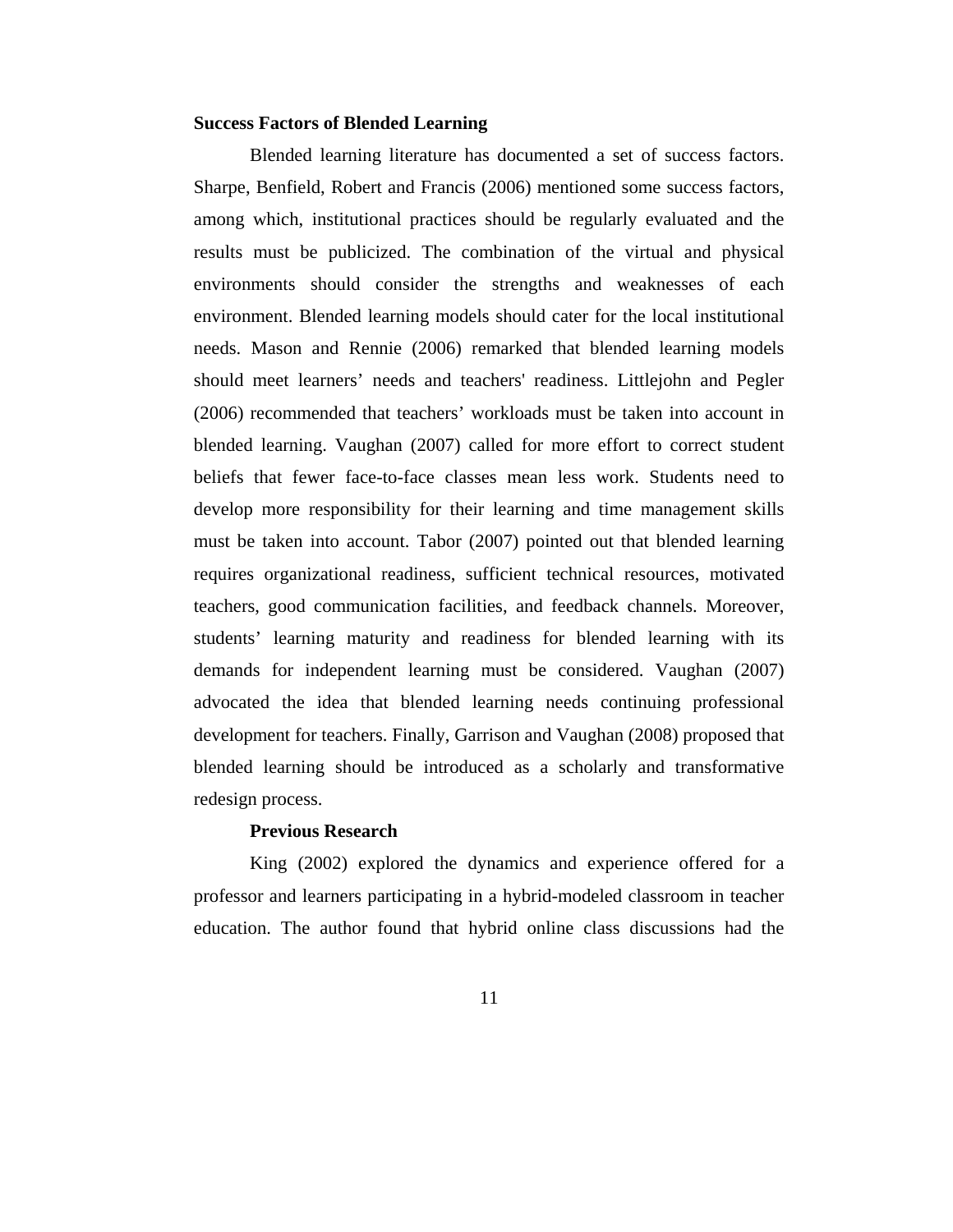potential of prompting critical thinking, dynamic interactive dialogue, and substantial peer-to-peer interaction. Students benefited from less driving time, and technology usually did not distract from learning. The hybrid model also allowed for more creative and interactive course assignments. One key limitation of the hybrid model is that it is affected by computer worms, power failures, and other technology problems.

Christensen (2003) designed a blended learning course in introductory instructional design. The process included evaluating purposes of the course, audiences and learning objectives. Two different pilots of the course were undertaken and statistics regarding the outcomes and comparison to the same face-to-face course are included. Results showed that blended learning outcomes surpassed the outcomes of the same face-to-face course.

Cottrell & Robinson (2003) investigated the possibility of using blended approaches to reduce faculty time, re-focus student time and using blended learning as a way to admit more students to a given academic program. Students reported preferring the blended learning approach and classroom time was reduced.

Dowling, Godfrey, & Gyles (2003) investigated the association between the learning outcomes of students and two teaching models: traditional face-to-face and hybrid flexible delivery. Results indicated that the hybrid flexible delivery model improved learning outcomes and it was more positively associated with students' final marks.

O'Toole & Absalom (2003) investigated whether or not the provision of course materials on the Internet had a positive effect on student achievement of course outcomes. The authors found that those students who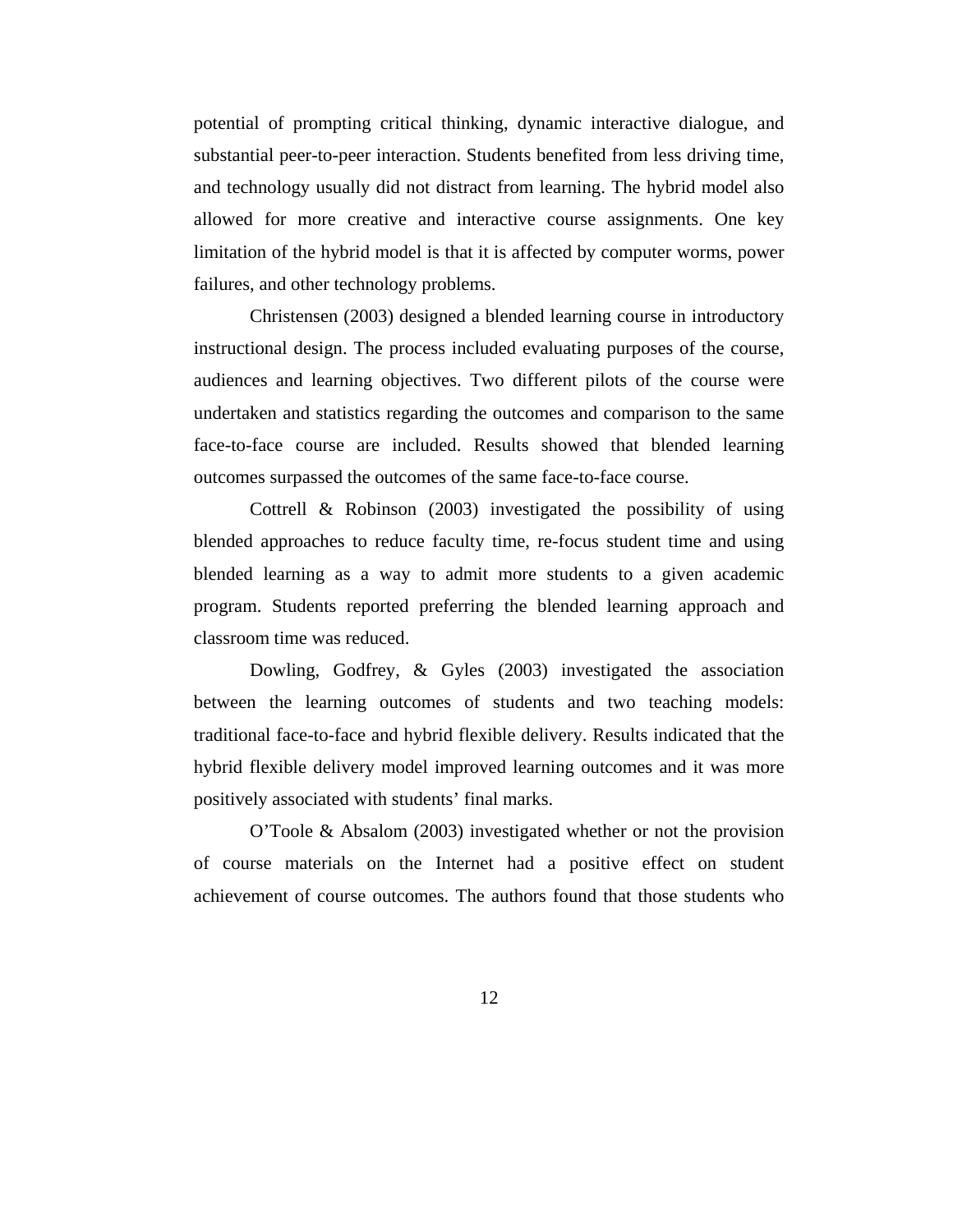attended lecture and read web materials performed better on the quiz than did those students who only attended lecture or only used the web.

Riffell & Sibley (2003) examined the effect of a hybrid learning format on student perceptions in an Environmental Biology course. The hybrid instructional format included face-to-face classroom exercises and online homework. Results indicated that students experienced more student-instructor interaction in the hybrid course than in a traditional course format. Also, timemanagement skills and learning were aided by online homework.

Utts, Sommer, Acredolo, Maher, & Matthews (2003) explored differences between a hybrid format and traditional format course in introductory statistics. Student performance in the hybrid format equaled that of the traditional format, but students in the hybrid format were slightly less positive in their subjective evaluation of the course. Many students in the hybrid format felt the course was more work, with some feeling the workload was excessive.

Ausburn (2004) carried out a study to identify course design elements most valued by adult learners in blended learning environments. These rankings were then compared to other sub-groups based on gender, pre-course technology, self-direction skills and experiences and preferred learning strategies. Results indicated that adults valued course designs containing options, personalization, self-direction, variety, and a learning community. Moreover, participants' gender, preferred learning strategies, and previous experience were correlated with technology and self-directed learning.

Priluck (2004) examined the effect of two technologically different teaching methods of marketing course on student responses. A traditional, face-to-face- method of teaching was compared to a web-assisted method of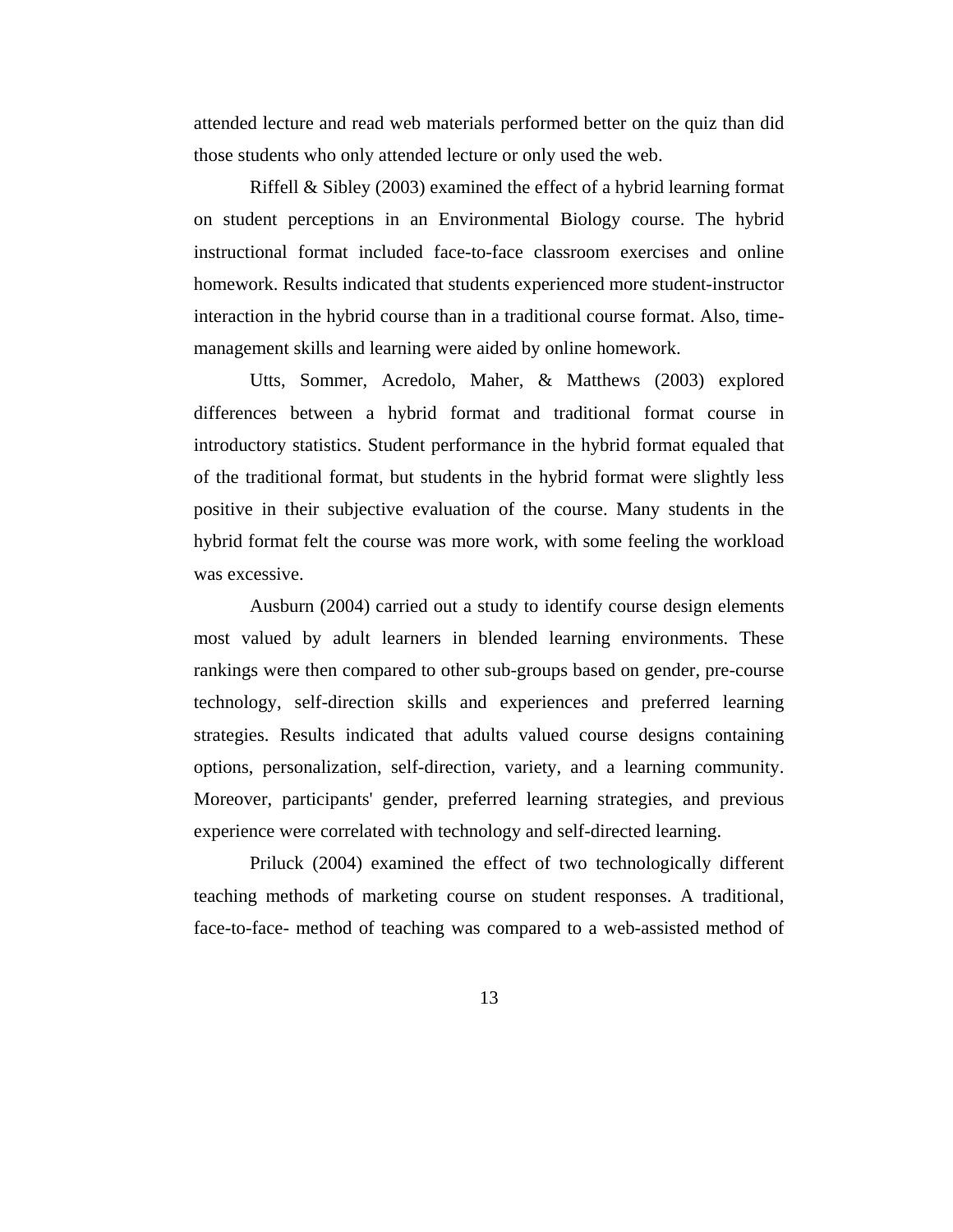instruction. Results indicated that students in the traditional course were more satisfied with their learning experience. These students felt that the course helped them develop their skills in critical thinking, team building, and social interaction.

Pereira et al (2007) investigated the impact of blended learning strategies on the academic achievement and satisfaction of first year students of the biology degree curriculum at Pompeu Fabra University, Barcelona. The participants were divided into two groups. Group one  $(n = 69)$  was taught by blended learning, while group two  $(n = 65)$  received traditional teaching. Results showed that the percentage pass rate of the first group (87.9%) was higher than the second group (71.4%). It was clear that blended learning was more effective than traditional teaching in developing students' academic achievement in human anatomy. Moreover, there were no differences regarding overall satisfaction with the teaching received.

The above review of literature reveals that blended learning represents a core research area for many researchers. There is enough theoretical and procedural evidence on blended learning favoring its effectiveness. Moreover, it is clear that blended learning seems to be applicable to a wide range of disciplines and courses. Another remake is that blended learning is common in higher education. More importantly, no previous research has been carried out to investigate the effectiveness of using blended learning in developing EFL prospective teachers' pedagogical knowledge and performance. These remarks help justify conducting the present study.

# **Definition of terms**

In light of the study objectives and the insights gained from the review of literature, the current study operationally defines the basic terms as follows: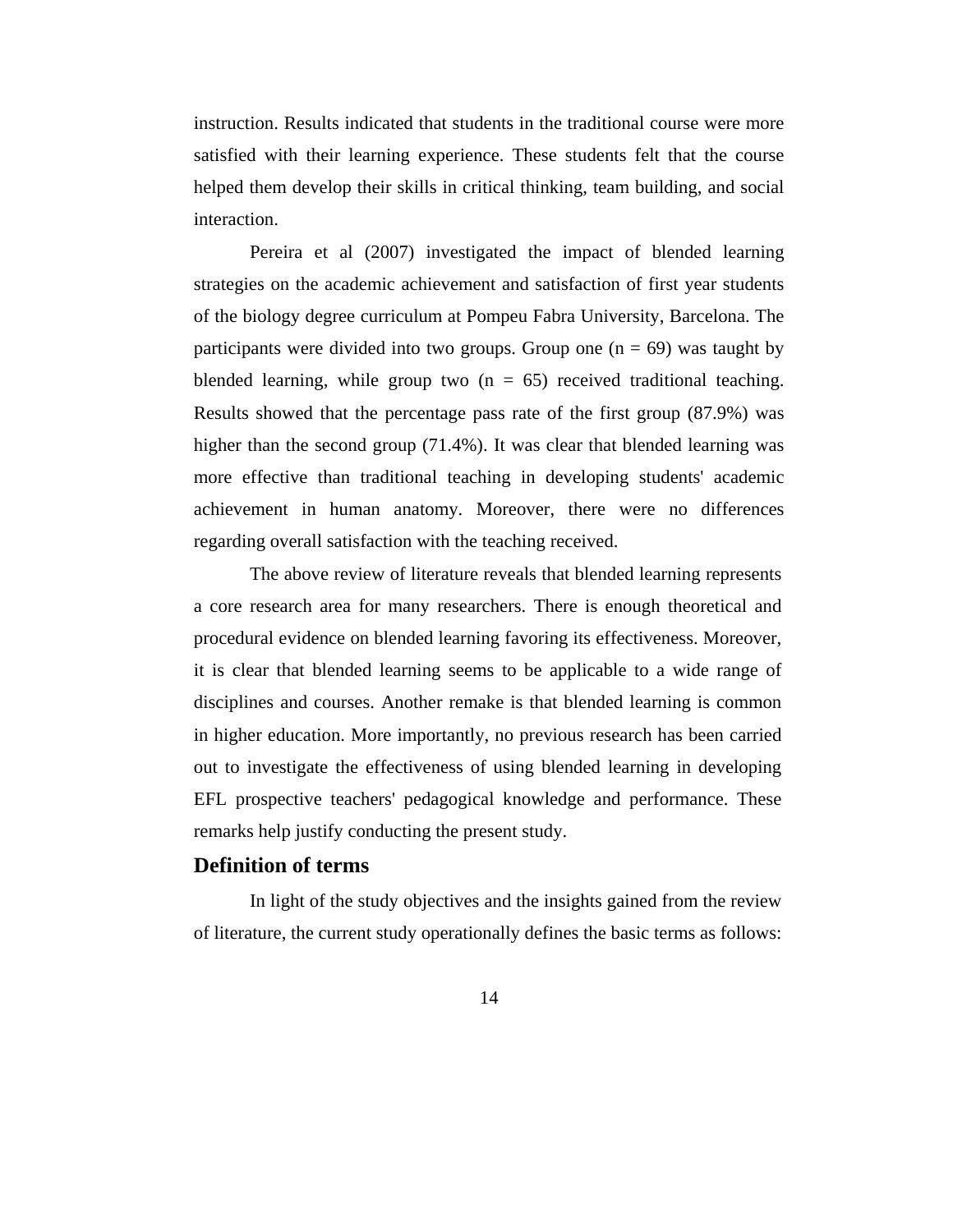## **Pedagogical knowledge**

Pedagogical knowledge refers to teachers' knowledge about the basic teaching/learning matters such as learning theories, teaching approaches, curriculum designs, evaluation techniques, and relevant managerial issues. Operationally, the pedagogical knowledge refers to EFL prospective teachers' awareness of four specific teaching/learning areas namely; learner feedback, learner strategies, authentic material, and alternative assessment. The suggested pedagogical knowledge mastery level is 80% or more as measured by the pedagogical knowledge test (PKT).

#### **Pedagogical performance**

Pedagogical performance refers to teachers' teaching/learning practices and activities inside and outside classroom such as lesson preparation, lesson delivery, teaching/learning materials manipulation, test preparation and correction, and IT utilization. Operationally, the pedagogical performance refers to EFL prospective teachers' in-class-practices concerning four specific areas namely; learner feedback, learner strategies, authentic material, and alternative assessment. The minimum performance level (MPL) of EFL teachers' pedagogical performance is 80% as measured by the pedagogical performance scale (PPS).

#### **Blended learning**

Procedurally, the current study defines blended learning as a flexible approach that combines face-to-face learning activities with online learning practices that allow students to exchange collective and individual feedback on and responses to the four specific areas namely; learner feedback, learner strategies, authentic material, and alternative assessment synchronously and asynchronously.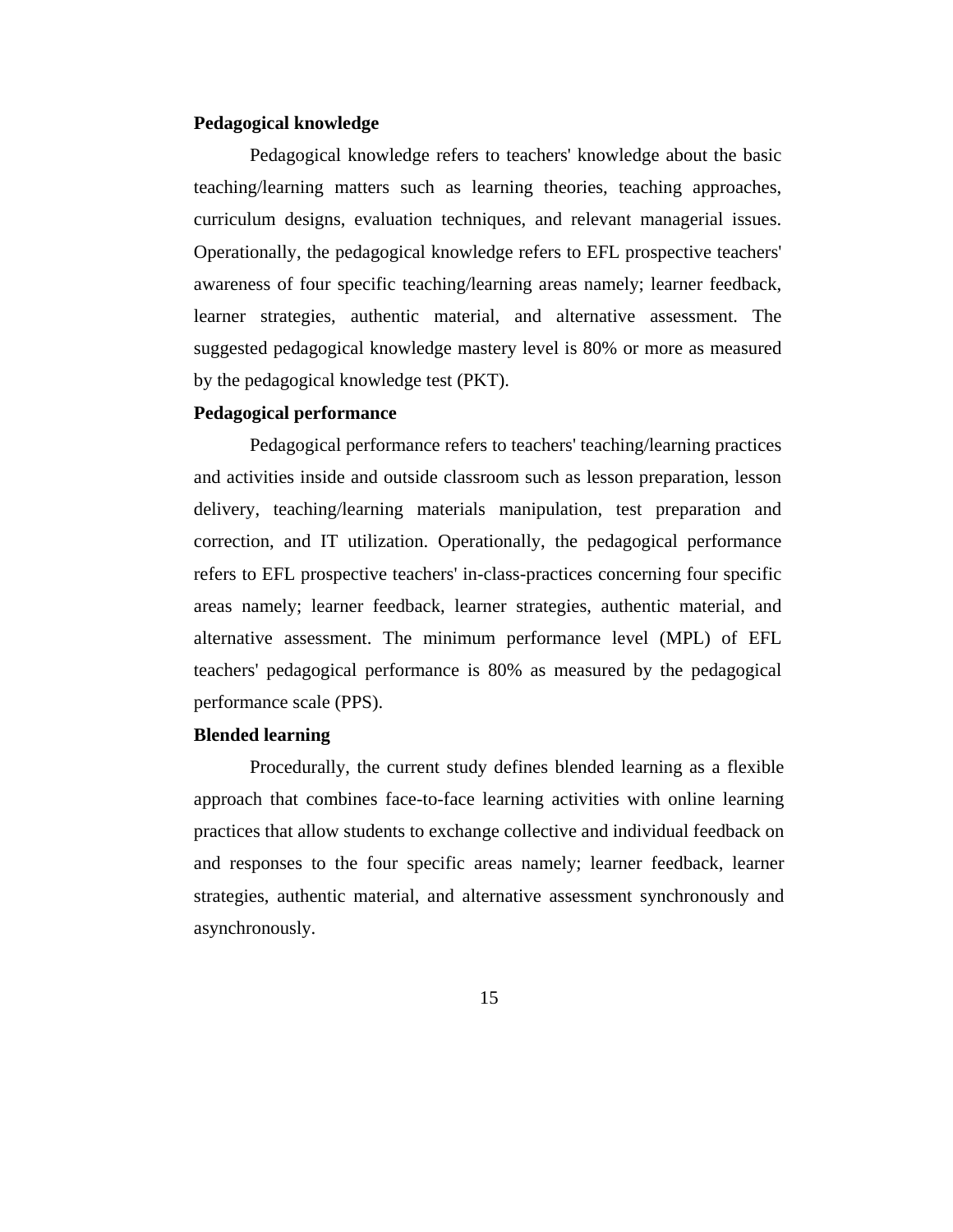# **Methodology**

## **Participants**

The sample of the study involved 38 EFL male Saudi prospective teachers at the Faculty of Education & Arts, University of Tabuk, KSA. The sample was, almost, homogeneous. In terms of age, the participants' age was ranging from 21 to 22 years. The study sample was limited to the fourth year students to ensure language experience uniformity. Students' accumulative grade point was recognized to decide the participants' academic level. Furthermore, all the participants were pre-tested via the pedagogical knowledge test (PKT) to determine their current pedagogical knowledge. Such procedures helped divide the sample into two equivalent groups where; the first was the experimental and the second was the control group. The mean scores of the two groups on the PKT were (5.58) and (5.11) respectively. Each group involved 19 participants.

#### **Research Hypotheses**

The study tested the following hypotheses:

- 1. There would be no statistically significant difference between the mean scores of the control group (exposed to face-to-face learning) and the experimental group (exposed to blended learning).
- 2. There would be no statistically significant difference between the mean scores of the control group (exposed to face-to-face learning) and the experimental group (exposed to blended learning).

#### **Instruments**

#### **I- The Blended Learning Course (BLC)**

The blended learning course was designed to provide the EFL prospective teachers at the Faculty of Education & Arts, University of Tabuk,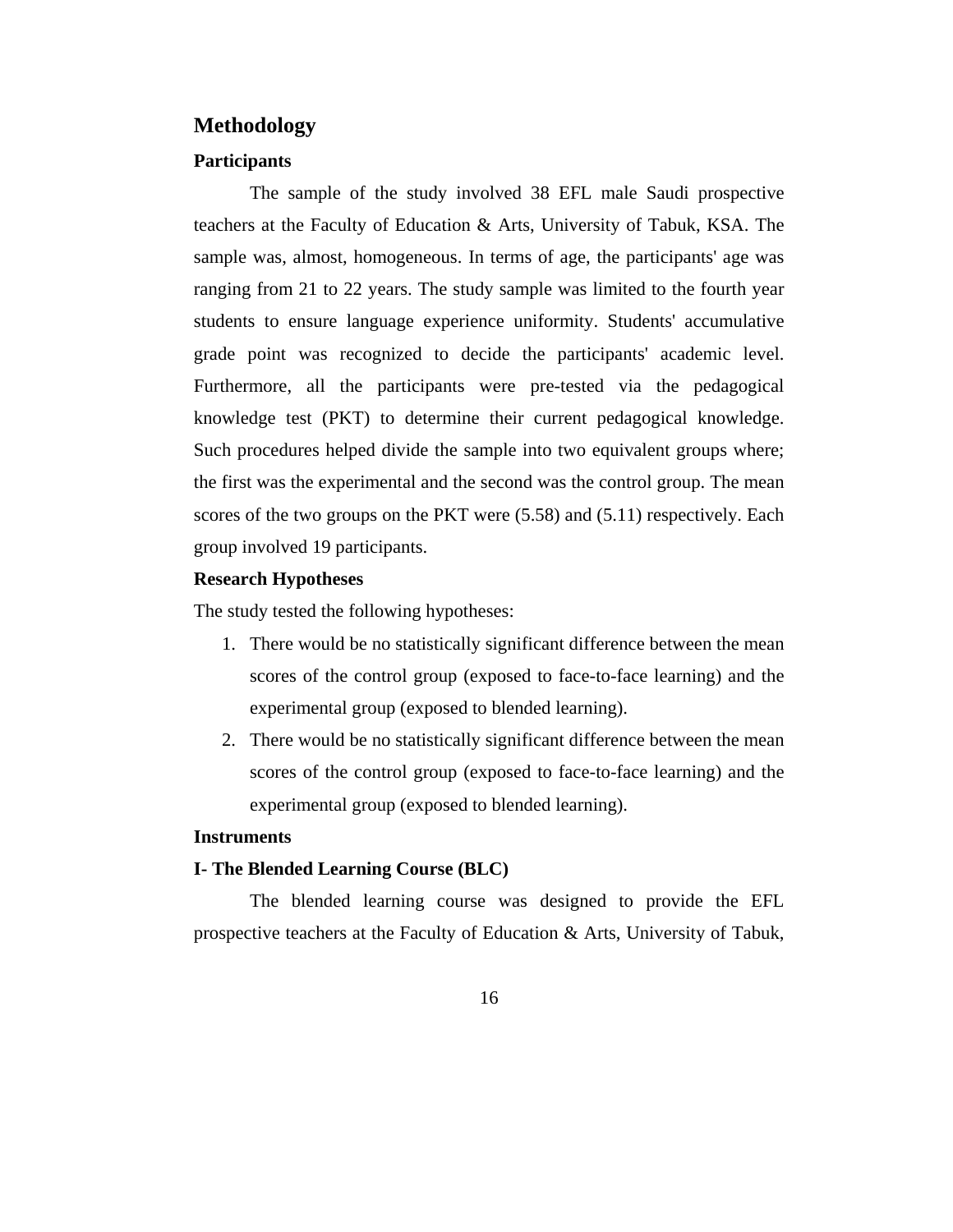with the basic knowledge and practices of teaching English as foreign language (TEFL). The course contains four units targeting four topics namely, "Learner Feedback", "Learner Strategies", "Authentic Material", and "Alternative Assessment" respectively. The four topics were selected because they match the topics mentioned in the prescribed TEFL course. The course content was mainly adopted from the online site of University of Oregon: *Shaping the Way We Teach English*, *Online English Language Center:* URL: http/oelp.uoregon.edu/shaping. Three TEFL specialists reviewed the course content and objectives and approved its validity and practicality. In advance, the EFL prospective teachers agreed to watch the core course video materials which contain female teachers, female students, and mixed classes.

#### **II- The Pedagogical Knowledge Test (PKT)**

The pedagogical knowledge test (PKT) was designed to be used as a pre/post test to assess the EFL prospective teachers' pedagogical knowledge in relation to four topics; "Learner Feedback", "Learner Strategies", "Authentic Material", and "Alternative Assessment". The test consists of 20 true/false items. Each topic was covered by 5 test items. The total test score was 20 points where one point was devoted to each correct answer and zero to the wrong one. Test time was 30 minutes. Technically, the test validity was evaluated by three TEFL experts who reviewed the test approved its validity in terms of its content and format. According to the result of the test-retest procedure, the test proved reliable where  $(r) = .86$ .

# **III-The Pedagogical Performance Scale (PPS)**

The pedagogical performance scale (PPS) was designed to assess EFL prospective teachers' pedagogical performance in both groups. The scale scope was limited to the participants' performance related to the four targeted topics;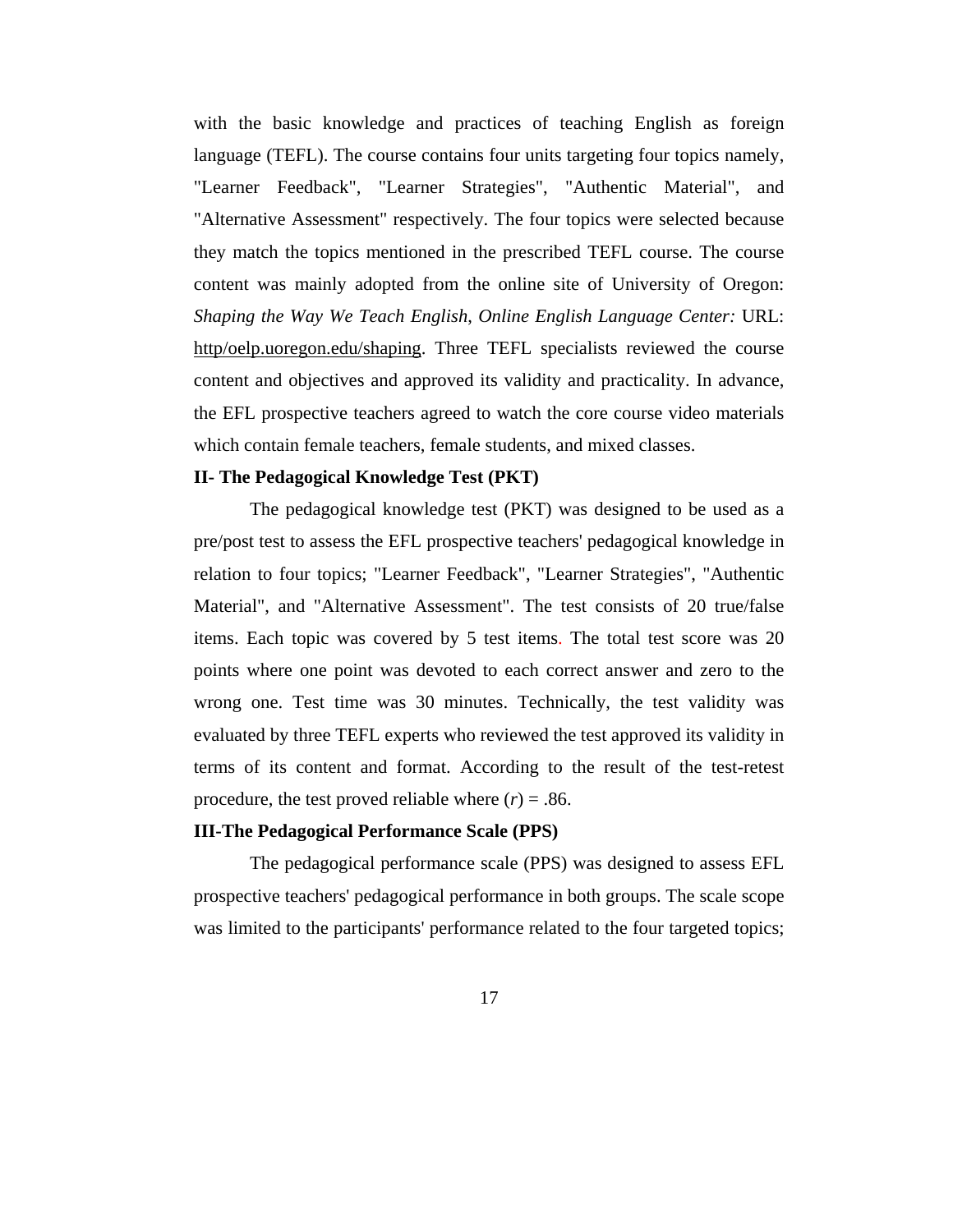"Learner Feedback", "Learner Strategies", "Authentic Material", and "Alternative Assessment". The PPS was developed as a performance rate rubric scale. The scale consists of 4 criteria with 4 different performance rates ranging from superior (the highest  $= 4$ ) to inferior (the lowest  $= 1$ ). The maximum score of the scale is 16 points. Using item response theory (IRT), a team consists of the researcher, three TEFL experts, and two specialists in statistics developed and reviewed the scale. According to the team evaluation, the scale was recognized as a valid scale to assess the pedagogical performance of the EFL prospective teachers. The result of the test-retest procedure showed that the test proved reliable where  $(r) = .78$ . The suggested minimum performance level (MPL) on the PPS is 80%.

## **Design and Variables**

The present study used the two-group experimental design. The participants were divided into two groups. The experimental group exposed to blended learning model whereas the control group studied according to the traditional face-to-face model. Blended learning model and face-to-face model were the dependent variables, whereas EFL prospective teachers' pedagogical knowledge and performance were the independent variables.

## **Procedures**

During the first term of the academic year 2008-2009, the participants were divided into two equal groups. The experimental group studied the target units via the blended learning model, while the control group studied the target units via the traditional face-to-face model. Having the blended learning course developed, the teacher/researcher met the experimental group participants and explained to them the nature and the procedures of using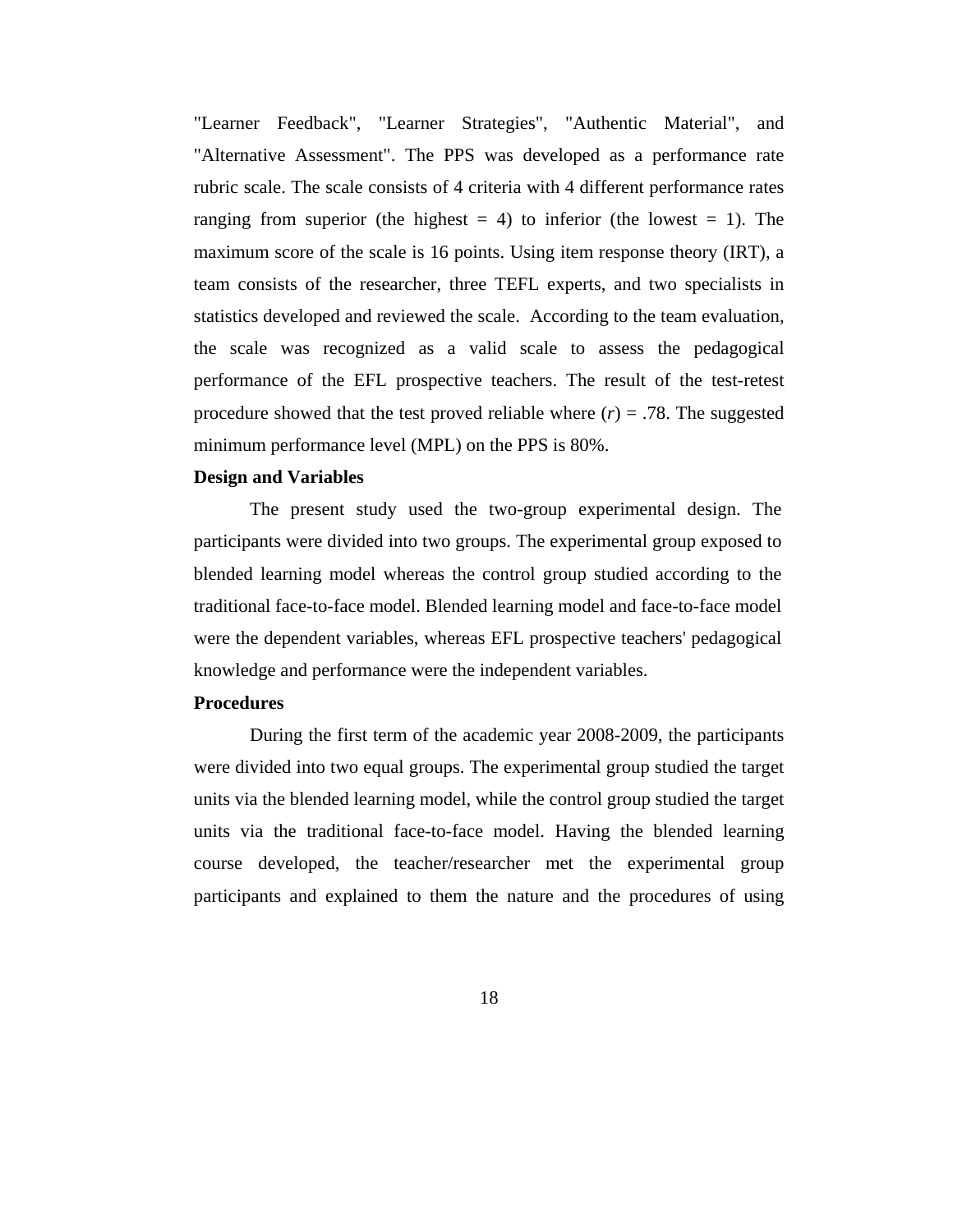blended learning. In the same session, the participants were pre-tested via the PKT and given the address of the target Internet sites.

The blended learning experiment lasted for four weeks. The participants studied one unit per week; *Learner Feedback, Learner Strategies, Authentic Material,* and *Alternative Assessment* respectively. During that time, the participants of the experimental group were encouraged to make good use of some selected blended learning resources especially the site of University of Oregon: *Online English Language Center: Shaping the Way We Teach English*, on URL: http/oelp.uoregon.edu/shaping. In addition, they exposed to face-to-face learning environment such as live classroom participation and interaction. In addition to the traditional activities of face-to-face, the participants used some off-line and online blended materials such as CDs, online resources, and emails. The participants were asked to carry out specific tasks such as watching the target videos, reading the suggested reading list, and exchanging their reflections, and feedback via the email group.

On the other hand, the control group studied with the same teacher the same four units during the same time period using face-to-face model as they were not given any access to the online blended materials. Having the two groups completed the four units; they were tested via the post pedagogical knowledge test. In addition, during the teaching practice time, the participants' teaching performance was monitored and evaluated by the researcher via the pedagogical performance scale. Finally, the participants' scores were calculated, tabulated, and statistically analyzed.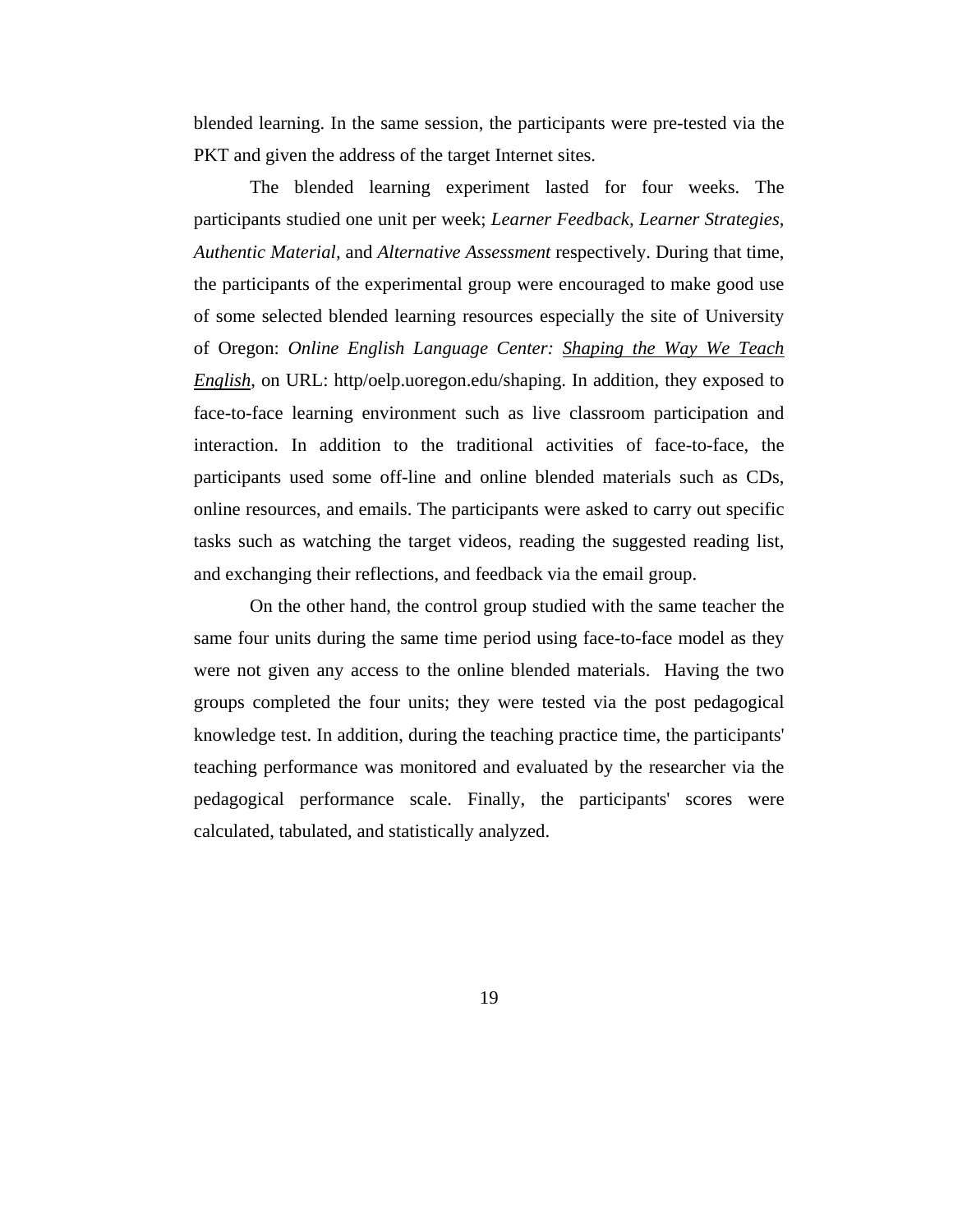## **Results and Discussion**

#### **I- EFL prospective teachers' pedagogical knowledge**

**Table 1: Differences between the mean scores of the experimental group & the control group on the Pre-PKT** 

| Source             | Mean |       |    |       |       |
|--------------------|------|-------|----|-------|-------|
| Experimental group | 5.58 | 1.50  | 36 | 0.910 | 0.375 |
| Control group      |      | L 76. |    |       |       |

Table 1 demonstrates that the mean scores of the experimental group *(5.58)* is seemingly similar to the mean scores of the control group *(5.11)* on the pre Pedagogical Knowledge Test (Pre PKT). The difference between the two mean scores is statistically insignificant where the calculated *t* value is (0.910) and the *p* value is more than *(0.05*). This result assures that the two groups are equal in terms EFL teachers' pedagogical knowledge which in turn assures sample homogeneity. The result is expected since the two groups did not receive any formal education pertinent to the content of the Pedagogical Knowledge Test.

**Table 2: Differences between the mean scores of the experimental group & the control group on the Post-PKT** 

| Source             | Mean |      |      |          |
|--------------------|------|------|------|----------|
| Experimental group | 15.4 | 1.71 | 4.27 | < 0.0001 |
| Control group      |      | 2.99 |      |          |

As displayed in Table 2, the mean scores of the experimental group (15.4) is higher than the mean scores of the control group *(11.8)* on the post Pedagogical Knowledge Test (Post PKT). The difference between the two mean scores is statistically significant where the calculated *t* value is *(4.27)* and the *P* value is less than *(0.0001).* Accordingly, the first hypothesis was rejected and the alternative one was stated as follows: There are statistically significant differences between the mean scores of the control group (exposed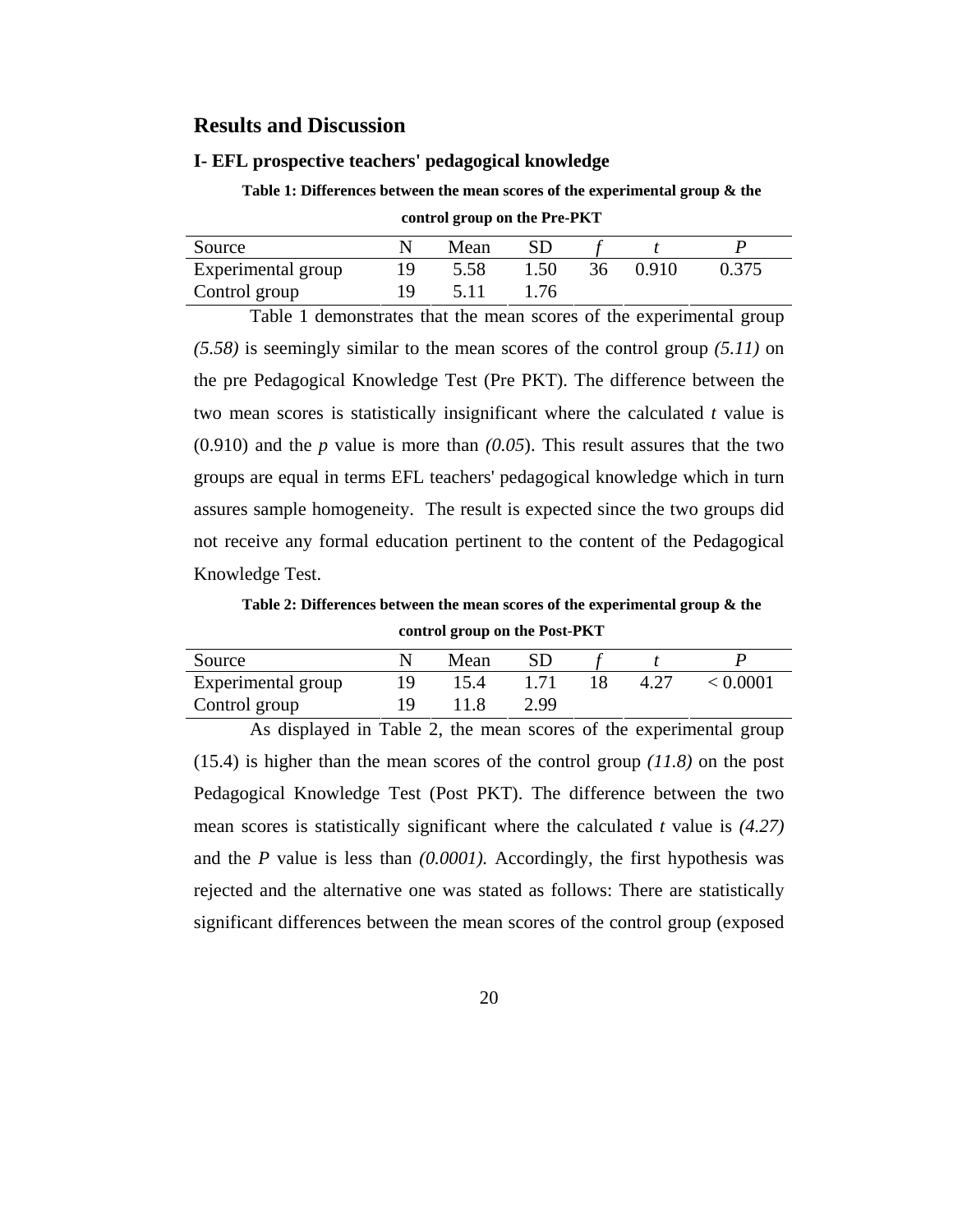to face-to-face learning) and the experimental group (exposed to blended learning) as measured by the post Pedagogical Knowledge Test (Post PKT) favoring the experimental group. This result reveals that the blended learning was more effective than the face-to-face learning in enhancing the pedagogical knowledge of the EFL prospective teachers. The result goes in line with the Dziuban et al. (2006) who concluded that blended learning mode enables students to gain higher academic achievement than traditional courses. Moreover, perhaps blended learning satisfies students' needs so that they could gain high scores. Productive engagement in the online environment (Ziegler, Paulus, & Woodside, 2006) may be one of the factors that improved students' achievement. Blended learning accessibility and flexibility are expected to improve students' learning outcomes. Furthermore, blended learning has the potential to provide more effective interactive pedagogical practices. Such potentiality could be one of the causes that improved students' achievement. Empirically, this result is in agreement with the findings of Pereira et al. (2007) that blended learning was more effective than traditional teaching for teaching human anatomy.

**Table 3: Differences between the mean scores of the experimental on the pre and post PKT** 

| Source            | Mean |      |       |          |
|-------------------|------|------|-------|----------|
| Pre-experimental  | 5.58 | 1.50 | 18.82 | < 0.0001 |
| Post-experimental |      |      |       |          |

As shown in Table 3, the mean scores of the experimental group on the Post PKT (*15.4*) is higher than the mean scores of the same group on Pre PKT (*5.58*). The difference between the two mean scores is statistically significant where the calculated *t* value is (*18.82*) and the *P* value is less than (*0.0001*). This result does not support the first hypothesis for the second time and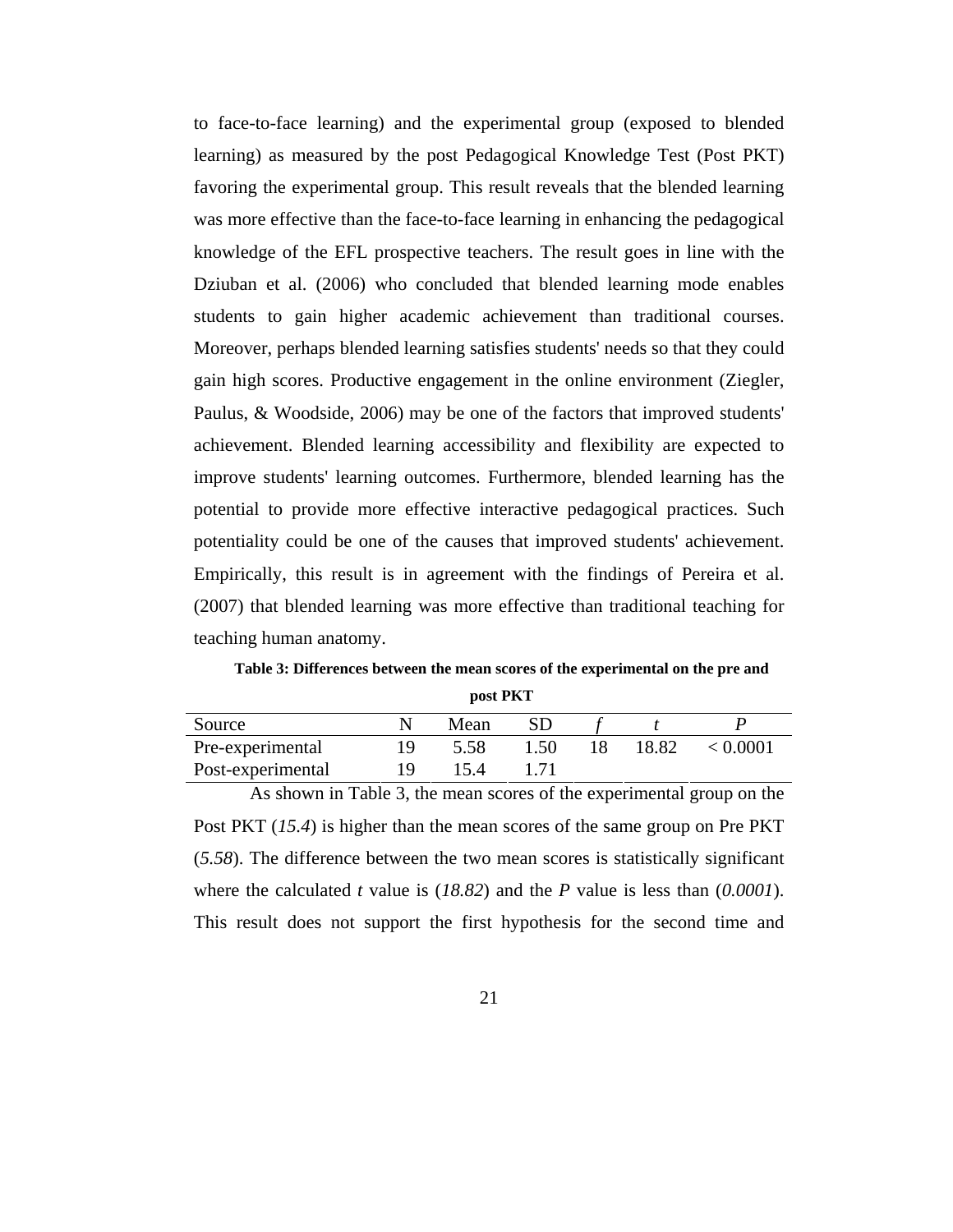confirms the key finding that the blended learning mode was more effective than the face-to-face mode in developing EFL prospective teachers' pedagogical knowledge. It is expected that the video clips content, email feedback, and in-class face-to-face discussions afforded improved learning environment that helped them improve their pedagogical knowledge.

#### **II- EFL prospective teachers' pedagogical performance**

**Table 4: Differences between the mean scores of the experimental group & the control group on the PPS** 

| Source             |    | Mean |      |    |       |       |
|--------------------|----|------|------|----|-------|-------|
| Experimental group | ιч |      | 2.00 | 36 | 0.815 | 0.426 |
| Control group      |    |      | .60  |    |       |       |

Table 4 shows that the mean scores of the experimental group *(13.3)* is slightly higher than the mean scores of the control group *(13.0)* on the post Pedagogical Performance Scale (Post PPS). However, the difference between the two mean scores is statistically insignificant where the calculated *t* value is *(0.815)* and the *P* value is more than *(0.0001).* Accordingly, the second hypothesis was accepted as it was stated: There would be no statistically significant difference between the mean scores of the control group (exposed to face-to-face learning) and the experimental group (exposed to blended learning) as measured by the Pedagogical Performance Scale (PPS). This result indicates that both blended learning and face-to-face learning almost have equal positive effective in developing the pedagogical performance of the EFL prospective teachers where the mean scores of the control group was (*13* out of *16* at percentage value = *81.25%*) and the mean scores of experimental group was (*13.3* out of *16* at percentage value = *83.13%*). Apparently, the two means exceeded the adopted minimum performance level (MPL =*80%*).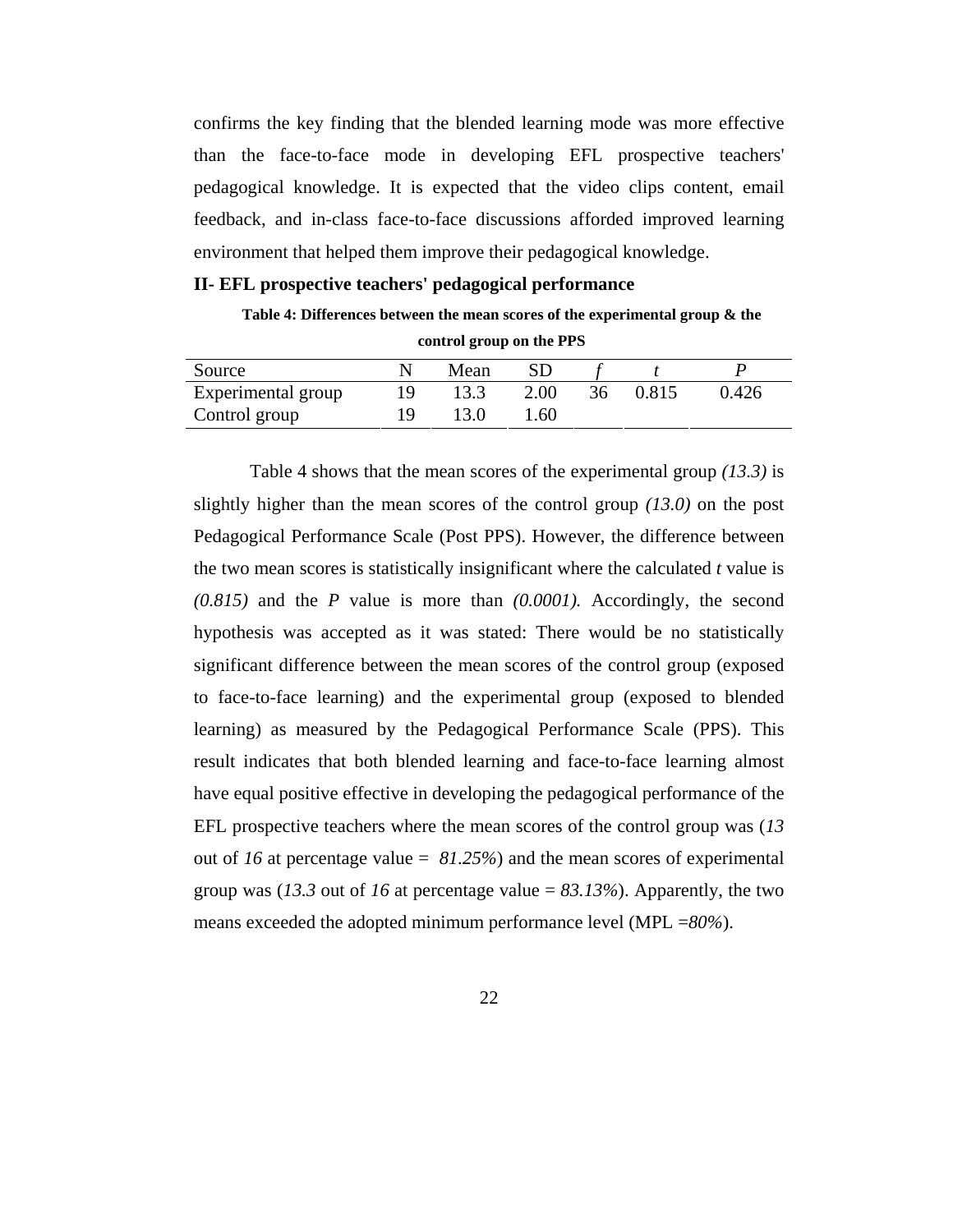Such insignificant difference between the two groups may be due to the idea that all the participants of the two groups have received the same field guidance by the same teacher. Moreover, developing EFL prospective teachers' pedagogical performance needs more time regardless to the type of learning or training experience. Moreover, developing EFL prospective teachers' pedagogical performance needs field experience under the supervision of a TEFL expert. Finally, this result may support the claim that face-to-face training is effective in developing performance.

## **Conclusion**

In the light of the findings of the present study, it could be concluded that that blended learning is more effective than face-to-face learning in developing EFL prospective teachers' pedagogical knowledge. Both blended learning and face-to-face learning have almost an equal effect on developing EFL prospective teachers' pedagogical performance. Internet ready-made content and emails are effective and accessible for designing and conducting simple blended leaning courses.

## **Recommendations**

The findings of the present study help suggest some pedagogical implications and educational recommendations.

- o From a futuristic prospective, higher education institutions should not spend much time negotiating whether to blend or not; efforts should be directed to how to blend.
- o English language departments have to adopt blended learning as a main approach for teaching most of the assigned courses.
- o Developing EFL prospective teachers' pedagogical performance via blended learning requires more investigation.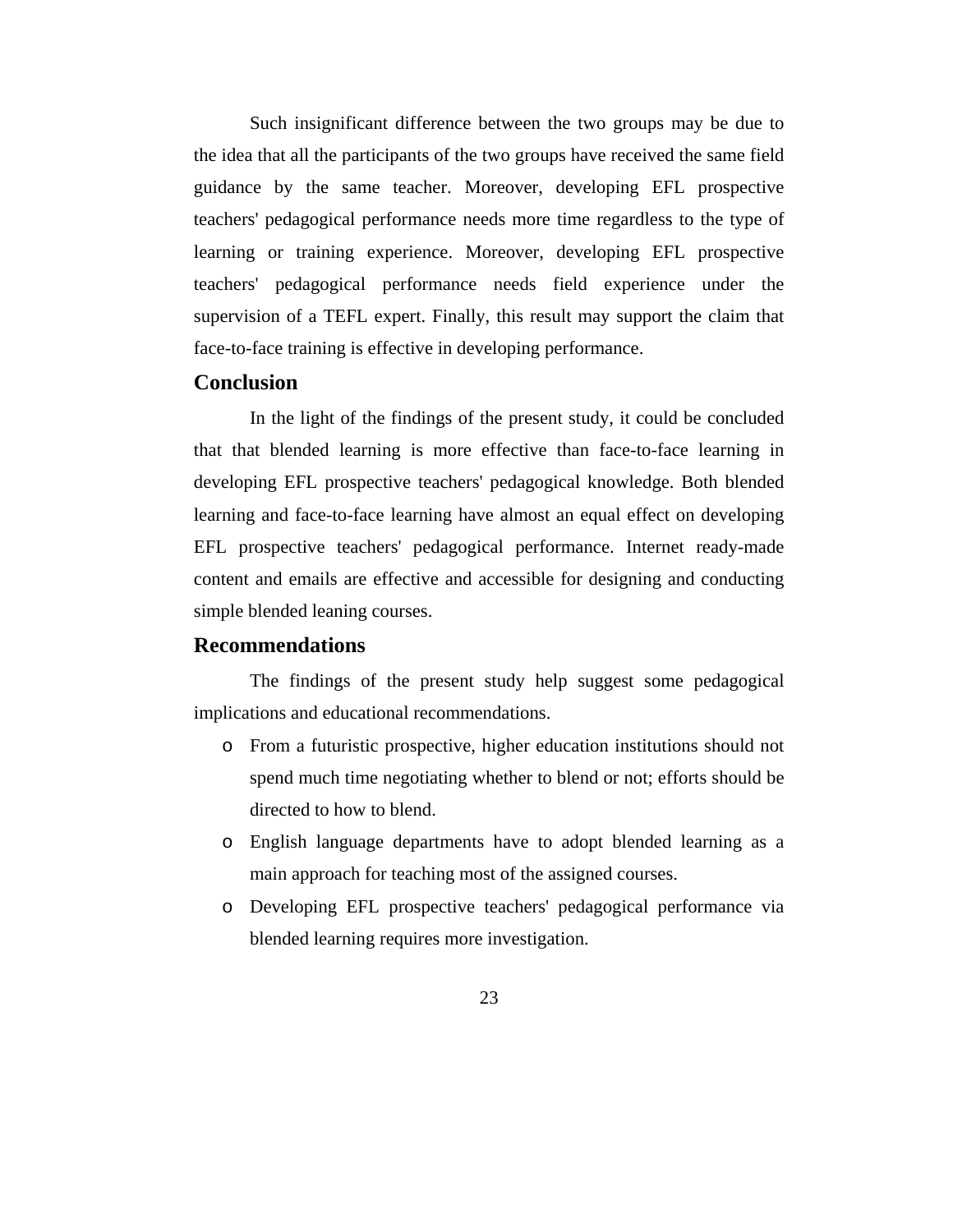- o Blended learning design and delivery should be an integral part or a core component of the TEFL courses assigned to EFL prospective teachers.
- o Effective implementation of blended learning needs a great deal of care and attention because blended learning in itself does not guarantee efficient or effective learning and teaching.
- o More training sessions on blended learning design and devilry are required to sustain professional development among faculty members.
- o Faculty members should share their ideas and experiences on blended learning via focus group technique.
- o More insights into the factors and approaches which can improve connections between the virtual and physical elements of blended courses within universities context are urgently needed.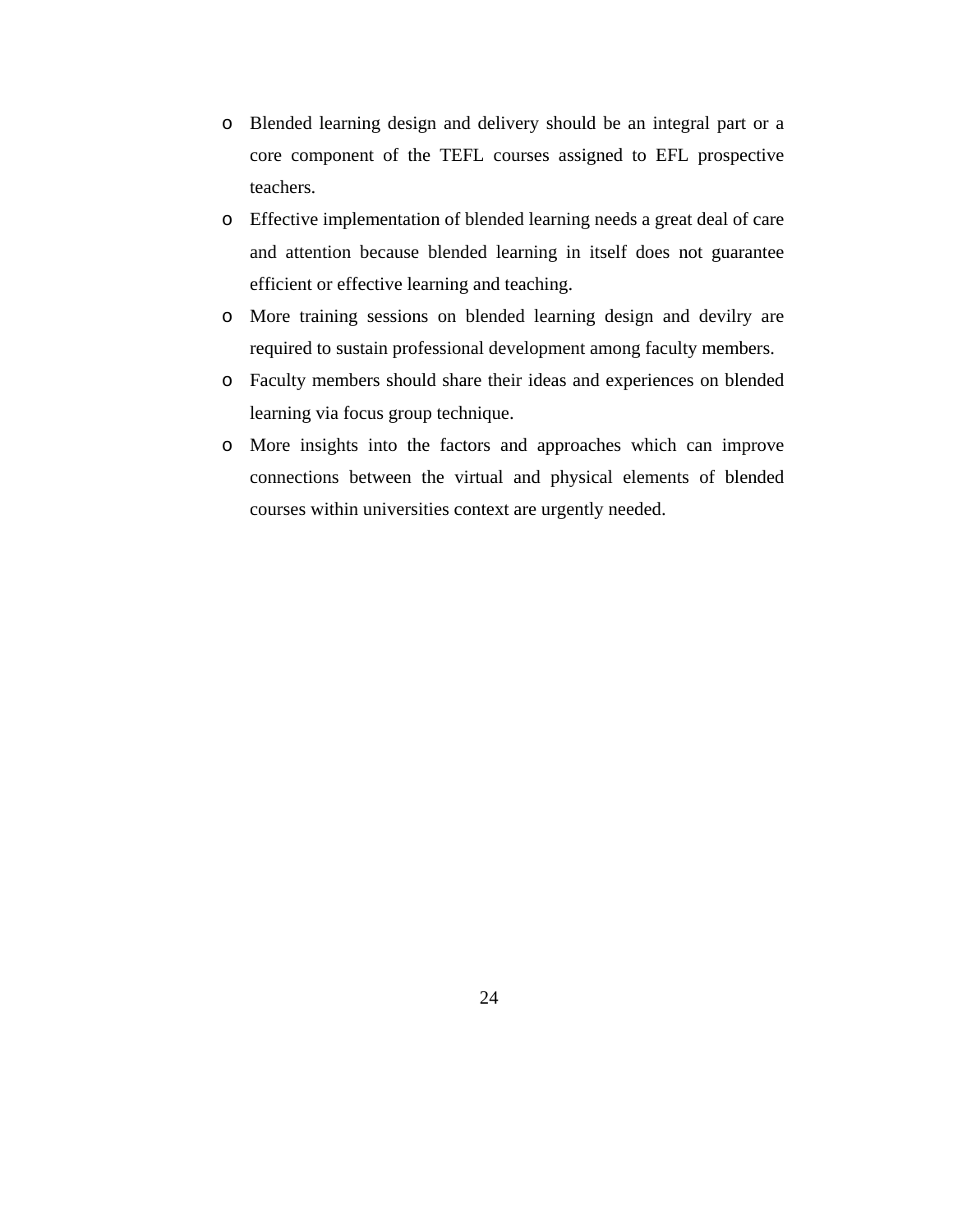#### **References**

- Albalawi, A. & Badawi, M. (2008). Teachers' Perception of E-learning at the University of Tabuk. In G. Richards (Ed.), *Proceedings of World Conference on E-Learning in Corporate, Government, Healthcare, and Higher Education 2008* (pp. 2434-2448).Chesapeake, VA:AACE.
- Ausburn, L.J. (2004). Course design elements most valued by adult learners in blended online education environments: An American perspective *Educational Media International*, 41(4), 327-337.
- Bonk, C. J., Olson, T., Wisher, R. A., & Orvis, K. L. (2002). Learning from focus groups: An examination of blended learning. *Journal of Distance Education, 17*(3), 97–118.
- BYU-Idaho. *General education requirement.* BYU Idaho. Retrieved January 30, 2009, from http://www.byui.edu/catalog/2001– 2002/GeneralEd.htm.
- Christensen, T.K. (2003). Finding the balance: Constructivist pedagogy in a blended course. *Quarterly Review of Distance Education*, 4 (3), 235- 243.
- Cottrell, D., & Robison, R. (2003). Blended learning in an accounting course. *Quarterly Review of Distance Education, 4*(3), 261–269.
- Dowling, C., Godfrey, J.M., & Gyles, N. (2003, December). Do hybrid flexible delivery teaching methods improve accounting students' learning outcomes? *Accounting Education*, 12(4), 373-391.
- Driscoll, M. (2002, March 1). Blended learning: Let's get beyond *e-learning* Retrieved January 5, 2009, from http://www.ltimagazine.com/ltimagazine/article/articleDetail.jsp?id=11 755*.*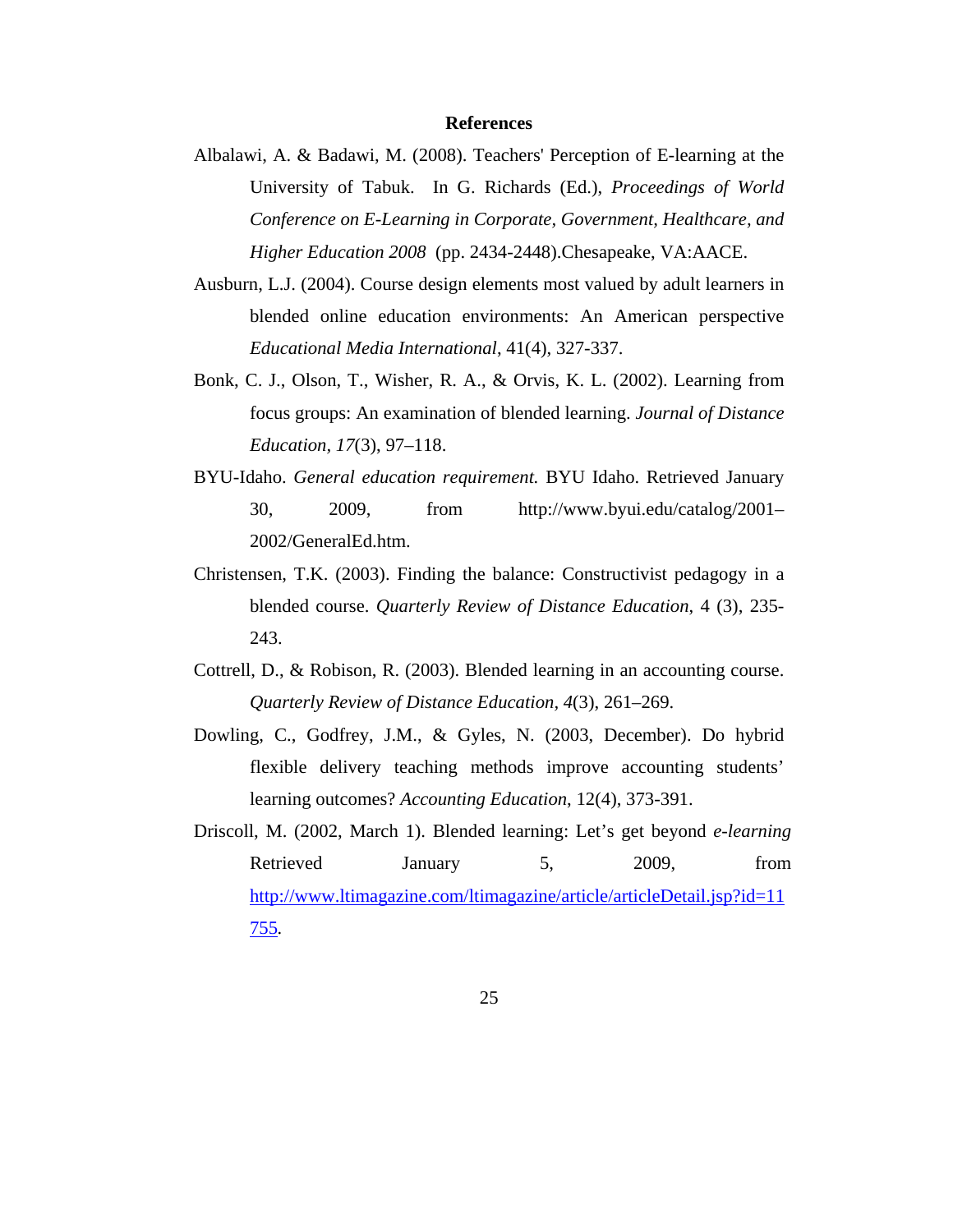- Dziuban, C., and Moskal, P., 2001, 'Evaluating distributed learning in metropolitan universities', *Metropolitan Universities, 12*(1), 41–49.
- Dziuban, C., Hartman, J., & Moskal, P. (2004, March 30). Blended learning. *ECAR Research Bulletin*. Retrieved January 25, 2009, from http://www.educause.edu/ecar/
- Dziuban, C., Hartman, J., Juge, F., Moskal, P., & Sorg, S. (2006). Blended learning enters the mainstream. In C. J. Bonk & C. R. Graham (Eds.), *The handbook of blended learning: Global perspectives, local designs*  (pp. 195-206). San Francisco: Pfeiffer.
- Garrison, R., & Kanuka, H. (2004). Blended learning: Uncovering its transformative potential in higher education. *Internet and Higher Education, 7*, 95-105.
- Garrison, R., & Vaughan, H. (2008). *Blended learning in higher education: Framework, principles and guidelines*. San Francisco: Jossey-Bass.
- Graham, C. (2006). Blended learning systems. Definitions, current trends and future directions. In C. Bonk & C. Graham (Eds.), *The handbook of blended learning: Global perspectives, local designs*. San Francisco: John Wiley and Sons.
- Graham, C. R., Allen, S., & Ure, D. (2005). Benefits and challenges of blended learning environments. In M. Khosrow-Pour (Ed.), *Encyclopedia of information science and technology* (pp. 253–259). Hershey, PA: Idea Group.
- Hartman, J. (2007, October). *Will blended learning transform higher education?* Keynote presentation at COHERE/CHERD Symposium Strategic Conversations about Blended Learning: Transforming Higher Education, York University, Toronto, ON. Retrieved January 30, 2009,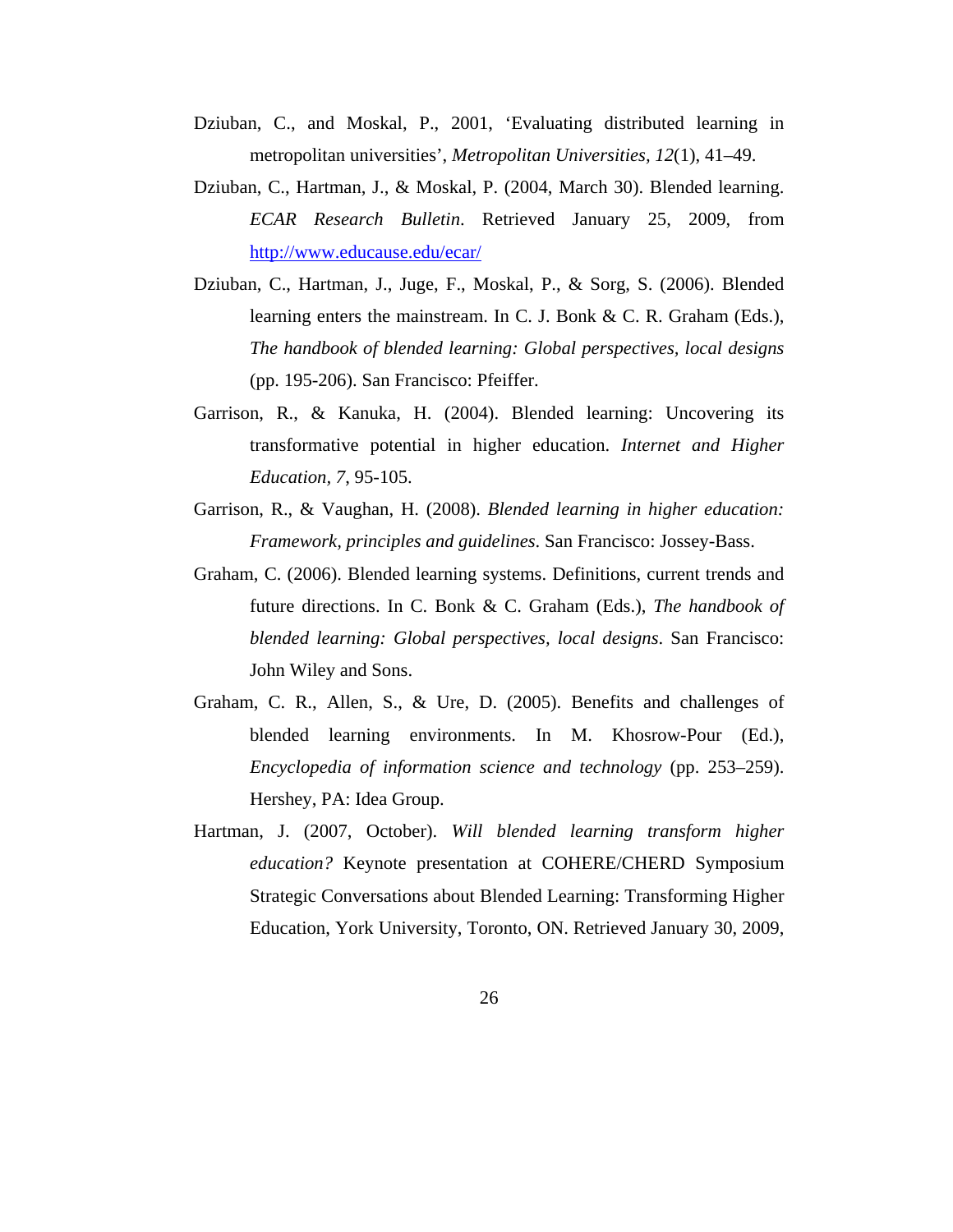from Retrieved August 1, 2008, from http://ltc.umanitoba.ca:83/cohere/index.php?title=Main\_Page

- Hopper, K. (2003). Reasons to go hybrid. *Distance Education Report*, 7(24), 7.
- King, K. (2002). Identifying success in online teacher education and professional development. *Internet and Higher Education*, 5, 231-246.
- Littlejohn, A., & Pegler, C. (2007). *Preparing for Blended e-Learning*. London: Routledge.
- Martyn, M., (2003). The hybrid online model: good practice, *Educause Quarterly, 1*, 18–23.
- Mason, R. & Rennie, F. (2006). *Elearning: The key concepts.* London: Routledge.
- O'Toole, J.M., & Absalom, D.J. (2003, October). The impact of blended learning on student outcomes: is there room on the horse for two? *Journal of Educational Media*, 28(2-3), 179-190.
- Online English Language Center (2007). *Shaping the Way We Teach English,*  University of Oregon. Retrieved January 23, 2009, from URL: http/oelp.uoregon.edu/shaping
- Orey, M. (2002). *One year of online blended learning: Lessons learned.* Paper presented at the Annual Meeting of the Eastern Educational Research Association, Sarasota, FL.
- Osguthorpe, R. T., & Graham, C. R. (2003). Blended learning systems: Definitions and directions. *Quarterly Review of Distance Education, 4*(3), 227–234.
- Owston, R. D., Sinclair, M., & Wideman, H. (2008). Blended learning for professional development: An evaluation of a program for middle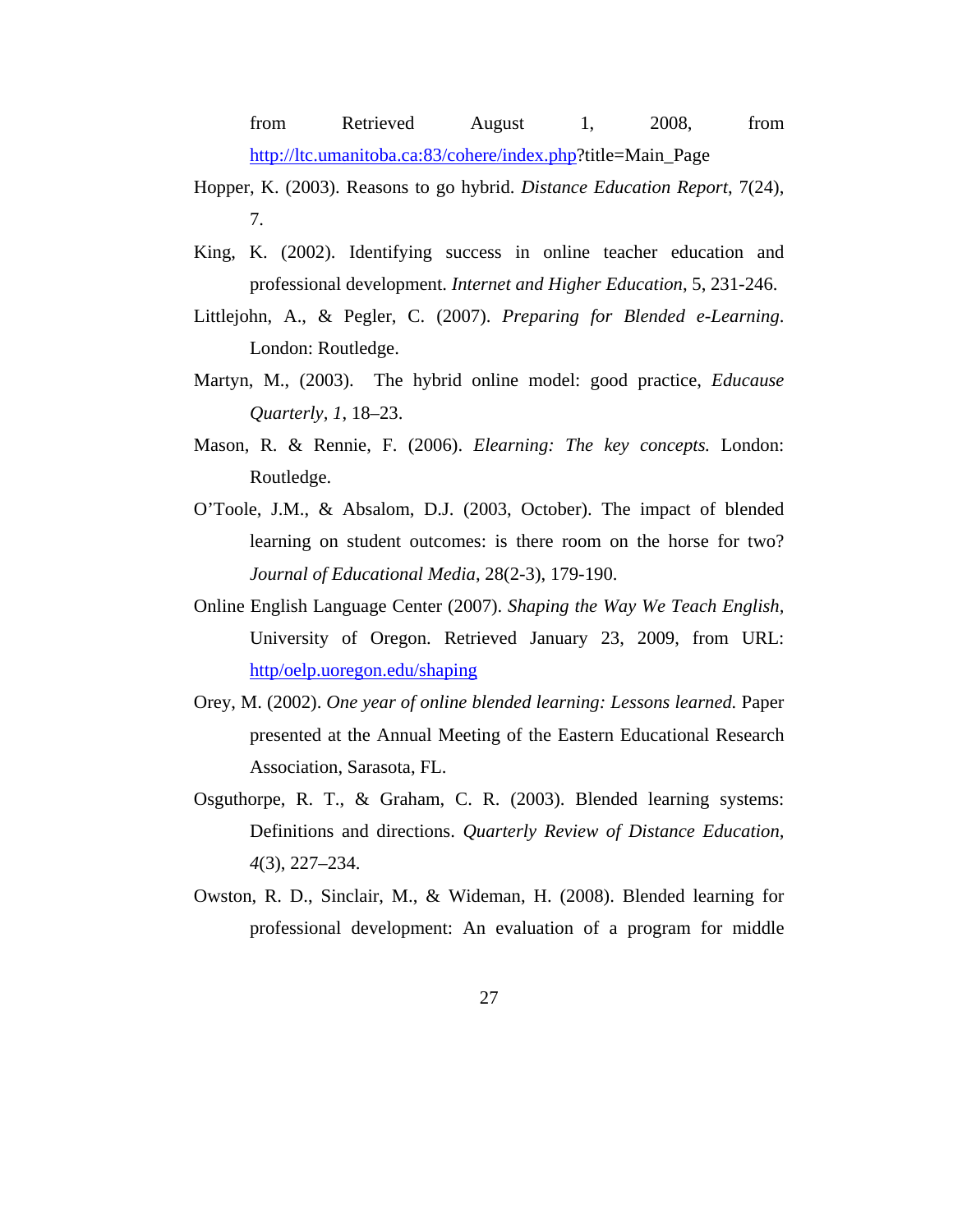school mathematics and science teachers. *Teachers College Record*, 110(5), 1033−1064.

- Owston, R., et al. (2006). Blended learning at Canadian universities: Issues and practices. In C. J. Bonk & C. R. Graham (Eds.), *The handbook of blended learning: Global perspectives, local designs* (pp. 338-350). San Francisco: Pfeiffer.
- Owston, R., et al. (2008) Blended teacher professional development: A synthesis of three program evaluations. *Internet and Higher Education* 11 (2008) 201–210.
- Pereira JA, et al (2007). Effectiveness of using blended learning strategies for teaching and learning human anatomy, *Med Education*, 41(2):189-95. PMID: 17269953
- Priluck, R. (2004). Web-assisted courses for business education: An examination of two sections of Principals of Marketing. *Journal of Marketing Education*, 26(2), 161-173.
- Reay, J. (2001). Blended learning—a fusion for the future. *Knowledge Management Review, 4*(3), 6.
- Riffell, S.K., & Sibley, D.F. (2003). Student perceptions of a hybrid learning format: Can online experiences replace traditional lectures? *Journal of College Science Teaching*, 32, 394-399.
- Rooney, J. E. (2003). Blending learning opportunities to enhance educational programming and meetings. Association Management, 55(5), 26–32.

Rossett, A. (2002). *The ASTD e-learning handbook.* New York: McGraw-Hill.

Sands, P. (2002). Inside outside, upside downside: Strategies for connecting online and face-to- face instruction in hybrid courses. *Teaching with*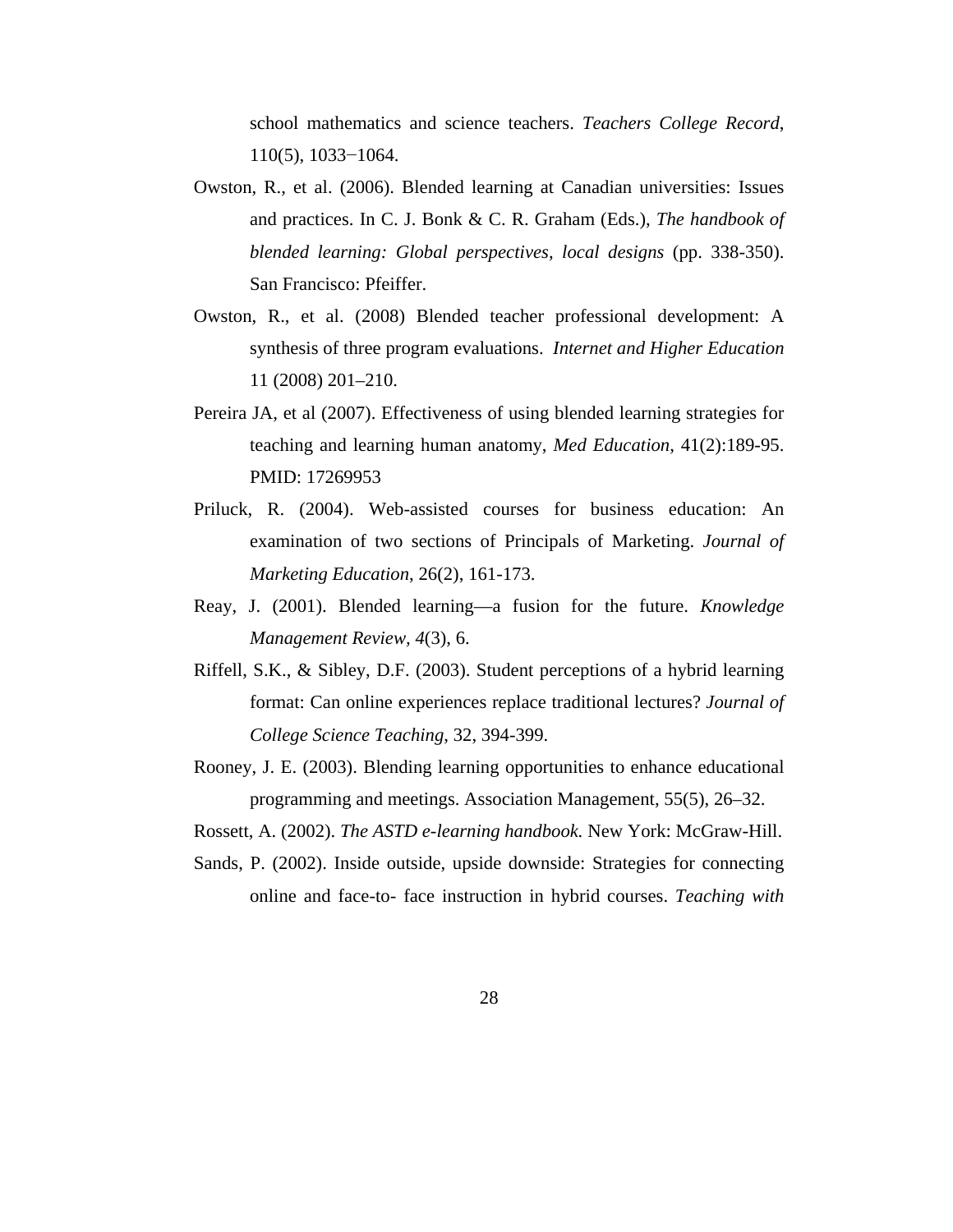*Technology Today, 8*(6). Retrieved July 12, 2008, from http://www.uwsa.edu/ttt/articles/sands2.htm. .

- Sharpe, R., Benfield, G., Roberts, G., & Francis, R. (2006). *The undergraduate experience of blended learning: A review of UK literature and practice*. Retrieved June 12, 2008 from http://www.heacademy.ac.uk/projects/detail/lr\_2006\_sharpe
- Singh, H., & Reed, C. (2001). *A white paper: Achieving success with blended learning.* Centra Software. Retrieved July 12, 2008, from http://www.centra.com/download/ whitepapers/blendedlearning.pdf.
- Smelser, L. M. (2002, March 20–23). *Making connections in our classrooms: Online and off.* Paper presented at the Annual Meeting of the Conference on College Composition and Communication, Chicago.
- Stacey, Elizabeth and Gerbic, Philippa (2008). Success factors for blended learning*. Proceedings ascilite Melbourne 2008: 964-968*
- Tabor, S. (2007). Narrowing the distance: Implementing a hybrid learning model for information security education. *The Quarterly Review of Distance Education, 8*(1), 47-57.
- Thomson, I. (2002). Thomson job impact study: The next generation of corporate learning*.* Retrieved November 28, 2008, from http://www.netg.com/DemosAndDownloads/Downloads/ JobImpact.
- Utts, J., Sommer, B., Acredolo, C., Maher, W. M., & Matthews R. H. (2003). A study comparing traditional and hybrid internet-based instruction in introductory statistics classes. *Journal of Statistics*, 11(3).
- Vaughan, N. (2007). Perspectives on blended learning in higher education. *International Journal on E-Learning, 6*(1), 81-94.